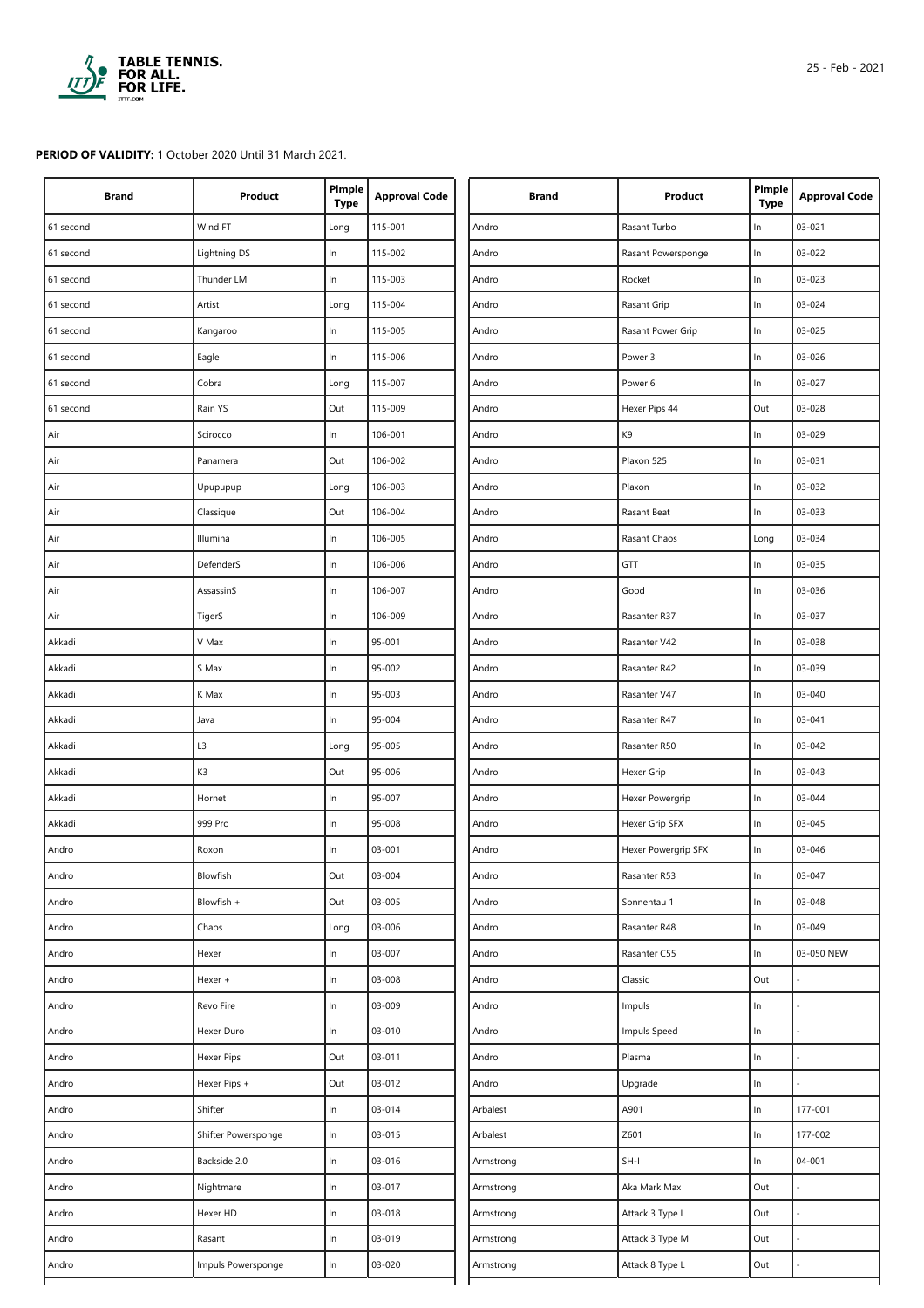| Armstrong    | Attack 8 Type M     | Out   |            | Banco          | Perfect          | $\ln$ |            |
|--------------|---------------------|-------|------------|----------------|------------------|-------|------------|
| Armstrong    | Attack 8 Type M EXX | Out   |            | Banco          | Puissance        | $\ln$ |            |
| Armstrong    | Conqueror           | In    |            | Banco          | Start **         | ln    |            |
| Armstrong    | Conqueror SS        | In    |            | Banco          | Start ***        | In    |            |
| Armstrong    | Hikari Drive        | In    |            | Banco          | Variation Energy | $\ln$ |            |
| Armstrong    | Hikari SR7          | In    |            | Barna Original | Legend Classic   | Out   | 193-001    |
| Armstrong    | Long Pimple         | Out   |            | Barna Original | Legend Half Long | Out   | 193-002    |
| Armstrong    | New Anti Spin       | Anti  |            | Barna Original | Legend Long      | Long  | 193-003    |
| Armstrong    | New Chopper         | In    |            | Barna Original | Classic Defence  | Long  | 193-004    |
| Armstrong    | New Spirit Hi       | In    |            | Barna Original | Original Anti    | Anti  | 193-005    |
| Armstrong    | Red Mark Type 1-4   | Out   |            | Barna Original | Extra Spin       | $\ln$ | 193-006    |
| Armstrong    | Rosin               | Out   |            | Barna Original | Super Glanti     | Anti  | 193-007    |
| Armstrong    | Twister             | Long  |            | Barna Original | Legend Fire      | Out   | 193-008    |
| Armstrong    | <b>Twister EXT</b>  | Out   |            | Bomb           | Oscule           | In    | 12-001     |
| Armstrong    | Vector              | In    |            | Bomb           | Violent          | $\ln$ | 12-002     |
| Armstrong    | W-a Ex x            | Out   |            | Bomb           | Bombard          | $\ln$ | 12-003     |
| Armstrong    | Warrior             | In    |            | Bomb           | Raider           | In    | 12-004     |
| Artengo      | 920 S               | In    | 05-003     | Bomb           | Apex             | $\ln$ | $12 - 005$ |
| Artengo      | 863 O               | $\ln$ | 05-012     | Bomb           | Mopha            | In    | 12-006     |
| Artengo      | 883 O               | In    | 05-013     | Bomb           | Rex              | In    | 12-007     |
| Artengo      | 893 O               | $\ln$ | 05-014     | Bomb           | Ufo              | In    | 12-008     |
| Artengo      | FRB 960 Spin        | $\ln$ | 05-960     | Bomb           | Tensa            | In    | 12-009     |
| Artengo      | FRB 970 Speed       | $\ln$ | 05-970     | Bomb           | Apex             | $\ln$ |            |
| Artengo      | FRB 980 Speed       | In    | 05-980     | Bomb           | Bombard          | $\ln$ |            |
| Artengo      | FRB 990 Speed       | In    | 05-990     | Bomb           | Hammer           | Out   |            |
| Atacck       | Green Devil         | In    | 200-001    | Bomb           | King Roc         | Out   |            |
| Atacck       | Troll               | In    | 200-002    | Bomb           | Mopha            | $\ln$ |            |
| Atemi        | Ace                 | In    |            | Bomb           | Raider           | $\ln$ |            |
| Atemi        | Advantage           | In    |            | Bomb           | Rex              | $\ln$ |            |
| Atemi        | Challenge           | In    |            | Bomb           | Talent           | Long  |            |
| Atemi        | Début               | $\ln$ |            | Bomb           | Tensa            | In    |            |
| Atemi        | Fight Power         | In    |            | Bomb           | Ufo              | $\ln$ |            |
| Atemi        | Ippon               | In    |            | Bomb           | Violent          | $\ln$ |            |
| Atemi        | Super Champ         | In    |            | Butterfly      | Tenergy 05       | In    | 14-001     |
| Avalox / AVX | Purot               | $\ln$ | $07 - 001$ | Butterfly      | Tenergy 25       | In    | 14-002     |
| Avalox / AVX | Sogno               | $\ln$ | 07-002     | Butterfly      | Tenergy 64       | In    | 14-003     |
| Avalox / AVX | Horme               | In    |            | Butterfly      | Spinart          | In    | 14-005     |
| Avalox / AVX | Mo                  | Long  |            | Butterfly      | Sriver G3        | In    | 14-006     |
| Avalox / AVX | Pronte              | In    |            | Butterfly      | Sriver G3 FX     | $\ln$ | 14-007     |
| Avalox / AVX | Sterco              | In    |            | Butterfly      | Roundell         | $\ln$ | 14-008     |
| Banco        | Ouragan             | In    | 08-003     | Butterfly      | Tenergy 05 FX    | In    | 14-009     |
| Banco        | Megaspin            | $\ln$ | 08-004     | Butterfly      | Tenergy 25 FX    | In    | 14-010     |
| Banco        | Powerfeeling        | In    | 08-005     | Butterfly      | Tenergy 64 FX    | In    | 14-011     |
| Banco        | Feel Energie        | $\ln$ | 08-006     | Butterfly      | Flarestorm II    | Out   | 14-012     |
| Banco        | Powerdream          | In    | 08-007     | Butterfly      | Addoy            | In    | 14-013     |
| Banco        | Allstar             | $\ln$ |            | Butterfly      | Wakaba           | In    | $14 - 014$ |
| Banco        | Excellence          | In    |            | Butterfly      | Pan Asia         | $\ln$ | 14-015     |
| Banco        | Feeling             | In    |            | Butterfly      | Yuki             | $\ln$ | 14-016     |
|              |                     |       |            |                |                  |       |            |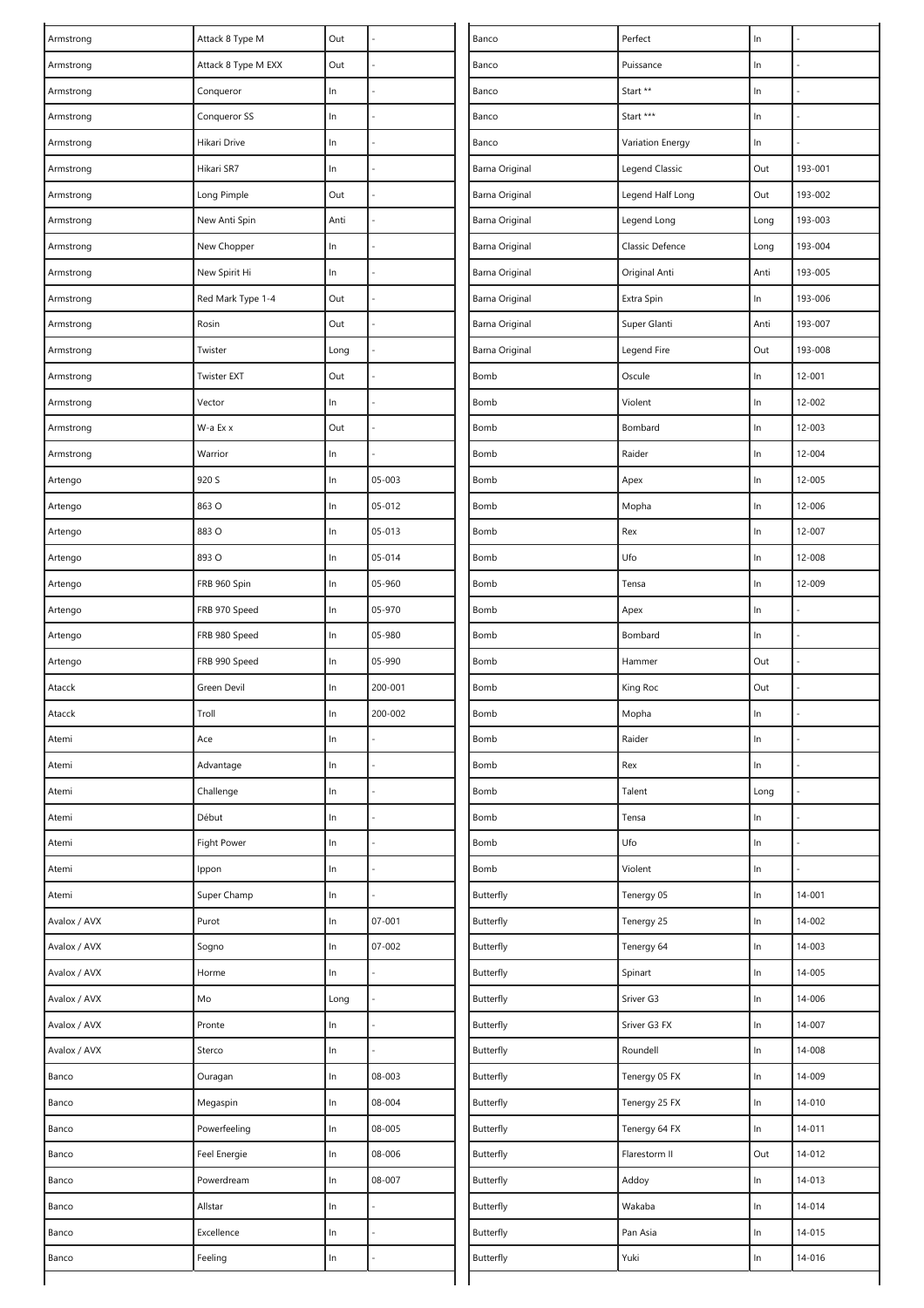| Butterfly              | Dignics             | $\ln$ | $14 - 017$ | Butterfly                  | Tackifire-C                | ln             |             |
|------------------------|---------------------|-------|------------|----------------------------|----------------------------|----------------|-------------|
| Butterfly              | Tenergy 80          | In    | 14-018     | Butterfly                  | Tackifire-D                | $\ln$          |             |
| Butterfly              | Largestorm          | Out   | 14-019     | <b>Butterfly</b>           | Tackifire SP               | $\ln$          |             |
| Butterfly              | Tenergy 80 FX       | $\ln$ | 14-020     | Butterfly                  | Tackiness-C                | $\ln$          |             |
| <b>Butterfly</b>       | Lemuria             | $\ln$ | 14-021     | Butterfly                  | Tackiness-C II             | $\ln$          |             |
| Butterfly              | Bryce Highspeed     | In    | 14-022     | <b>Butterfly</b>           | Tackiness-D                | $\ln$          |             |
| Butterfly              | <b>Impartial XS</b> | Out   | 14-023     | Carlton                    | Vapour Trail R1            | $\ln$          | 179-001     |
| Butterfly              | <b>Impartial XB</b> | Out   | 14-024     | Carlton                    | Kinesis Xelerate K1        | ln             | 179-002     |
| Butterfly              | Rozena              | In    | 14-025     | Champion                   | V <sub>7</sub>             | $\ln$          | 16-001      |
| Butterfly              | Lagnus              | $\ln$ | 14-026     | Champion                   | V <sub>5</sub>             | $\ln$          | 16-002      |
| Butterfly              | Spryer              | In    | 14-027     | Champion                   | Hexa Pro 1                 | $\ln$          | 16-003 NEW  |
| <b>Butterfly</b>       | Dignics 05          | $\ln$ | 14-028     | Champion                   | Hexa                       | $\ln$          |             |
| Butterfly              | Dignics 80          | $\ln$ | 14-029     | Champion                   | Khan                       | ln             |             |
| <b>Butterfly</b>       | Dignics 64          | $\ln$ | 14-030     | Cornilleau                 |                            | $\ln$          | 17-001      |
| Butterfly              | Tenergy 05N         | $\ln$ | 14-031     | Cornilleau                 | **                         | $\ln$          | 17-002      |
| Butterfly              | Tenergy 09C         | In    | 14-032     | Cornilleau                 | ***                        | $\ln$          | 17-003      |
| Butterfly              | Tenergy 05 HARD     | $\ln$ | 14-033     | Cornilleau                 | ****                       | In             | 17-004      |
| Butterfly              | Aibiss              | In    | 14-034     | Cornilleau                 | *****                      | In             | 17-005      |
| Butterfly              | Dignics 09C         | $\ln$ | 14-035     | Cornilleau                 | ******                     | $\ln$          | 17-006      |
| Butterfly              | Addoy               | In    | 14-036     | Cornilleau                 | Drive Style                | $\ln$          | 17-013      |
| Butterfly              | Wakaba              | $\ln$ | 14-037     | Cornilleau                 | Drive Control              | $\ln$          | 17-014      |
| Butterfly              | Pan Asia            | $\ln$ | 14-038     | Cornilleau                 | Start Up'                  | $\ln$          | 17-015      |
| Butterfly              | Yuki                | In    | 14-039     | Cornilleau                 | Pulse Racer                | $\ln$          | 17-016      |
| Butterfly              | Magnitude           | Out   | 14-040     | Cornilleau                 | Pulse Rider                | $\ln$          | 17-017      |
| Butterfly              | Tenergy 19          | In    | $14 - 041$ | Cornilleau                 | Target Ultim               | $\ln$          | 17-018      |
| Butterfly              | Bryce               | In    |            | Cornilleau                 | Target Sound               | $\ln$          | 17-019      |
| Butterfly              | Bryce FX            | In    |            | Cornilleau                 | <b>Target Force</b>        | In             | 17-020      |
| Butterfly              | <b>Bryce Speed</b>  | In    |            | Cornilleau                 | Target Pro GT              | ln             | 17-021      |
| Butterfly              | Bryce Speed FX      | In    |            | Cornilleau                 | Pilot Fast                 | $\ln$          | 17-022      |
| Butterfly              | Challenger Attack   | Out   |            | Cornilleau                 | Pilot Sound Power          | $\ln$          | 17-023      |
| Butterfly              | Feint AG            | Long  |            | Cornilleau                 | Drive Speed                | $\ln$          | 17-024      |
| Butterfly              | Feint Long II       | Long  |            | Cornilleau                 | Drive Spin                 | In             | 17-025      |
| Butterfly              | Feint Long III      | Long  |            | Cornilleau                 | Drive Intens               | $\ln$          | 17-026      |
| Butterfly              | Feint-Ox            | Long  |            | Cornilleau                 | Pilot Pulse                | $\ln$          | 17-027      |
| Butterfly              | Feint-Soft          | Long  |            | Cornilleau                 | Start' Up Evo              | $\ln$          | 17-028      |
| Butterfly              | Flextra             | In    |            | Cornilleau                 | Target Pro XD              | $\ln$          | 17-029      |
| Butterfly              | Large 44 DX         | Out   |            | Counterstrike Table Tennis | Dark Velocity              | In             | 202-001 NEW |
| Butterfly              | Magnitude           | Out   |            | Counterstrike Table Tennis | Spin Mystic                | $\ln$          | 202-002 NEW |
| Butterfly              | Morim               | In    |            | Counterstrike Table Tennis | Auto Pilot                 | In             | 202-003 NEW |
|                        | Orthodox-DX,103     | Out   |            | Crack                      | 999                        |                |             |
| Butterfly<br>Butterfly | Raystorm            | Out   |            | Crack                      | Master                     | $\ln$<br>$\ln$ |             |
|                        |                     |       |            |                            |                            |                |             |
| Butterfly              | Sapphira            | In    |            | Crack                      | $\ensuremath{\mathsf{SP}}$ | $\ln$          |             |
| Butterfly              | Speedy-P.O.         | Out   |            | Crack                      | Twister                    | In             |             |
| Butterfly              | Sriver EL           | In    |            | Darker                     | Turbo 70                   | In             | 19-001      |
| Butterfly              | Sriver FX           | In    |            | Darker                     | Jayro                      | Long           | 19-002      |
| Butterfly              | Sriver L            | In    |            | Darker                     | Leone                      | $\ln$          | 19-003      |
| Butterfly              | Stayer              | In    |            | Darker                     | Crea                       | Out            | 19-004      |
| Butterfly              | Super Anti          | Anti  |            | Darker                     | Anessis                    | $\ln$          | 19-005      |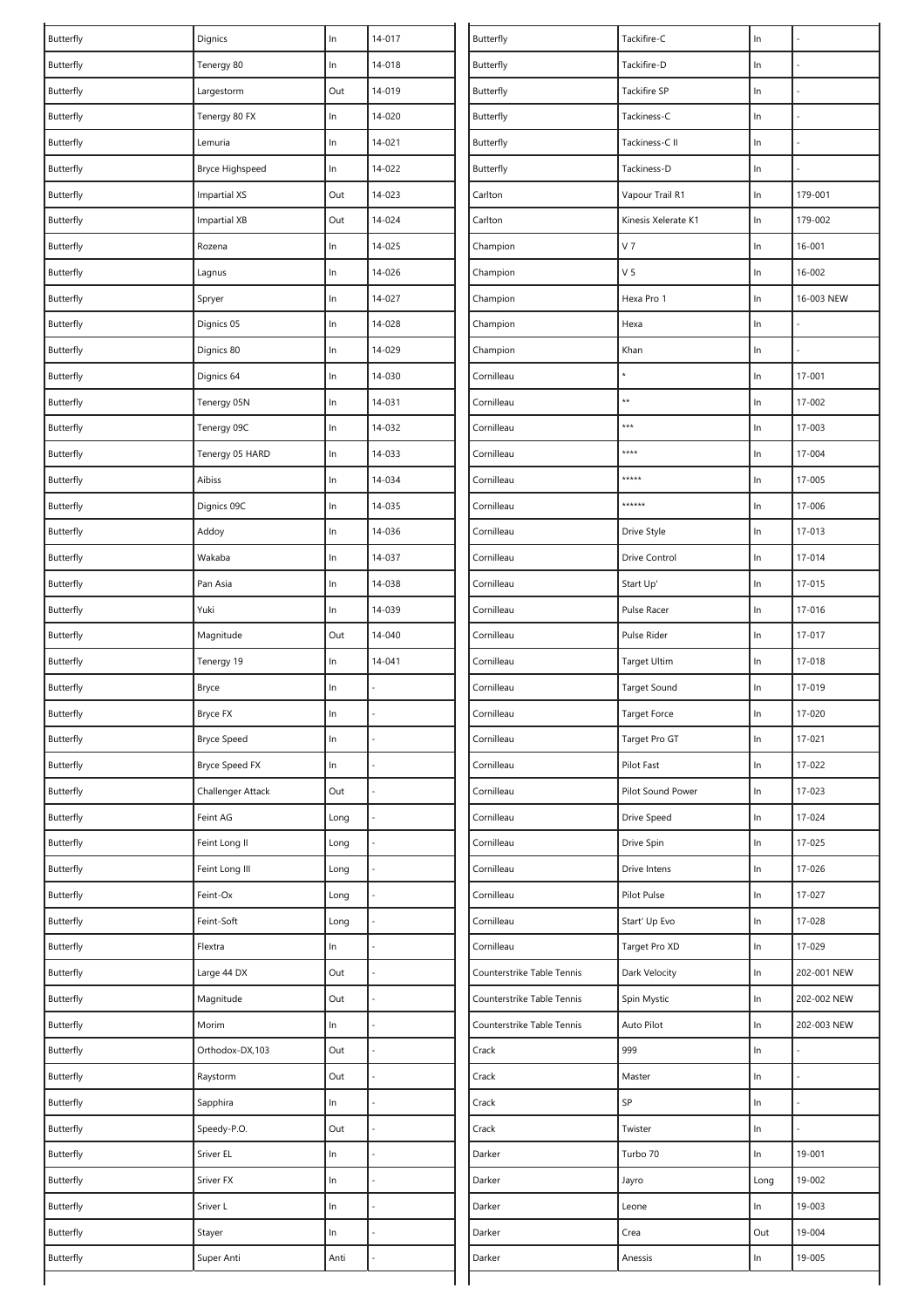| Dawei                  | 388 D-2                   | Long | 20-001 NEW | Der Materialspezialist | Elite Long               | Long  | 118-029    |
|------------------------|---------------------------|------|------------|------------------------|--------------------------|-------|------------|
| Dawei                  | King of Long              | Long | 20-002 NEW | Der Materialspezialist | Scandal                  | Anti  | 118-030    |
| Dawei                  | 388 C-2                   | Out  | 20-003 NEW | Der Materialspezialist | Störkraft                | Anti  | 118-031    |
| Dawei                  | 2008                      | In   |            | Der Materialspezialist | Flashback                | Out   | 118-032    |
| Dawei                  | 388A                      | In   |            | Der Materialspezialist | L.S.D. Extra Long        | Long  | 118-033    |
| Dawei                  | 388A-4                    | In   |            | Der Materialspezialist | Hellracer                | Out   | 118-034    |
| Dawei                  | 388C-1                    | Out  |            | Derwind                | Stolz                    | In    | 164-001    |
| Dawei                  | 388D                      | Long |            | Derwind                | Rayhe                    | $\ln$ | 164-002    |
| Dawei                  | 388D-1                    | Long |            | Derwind                | Stellar                  | $\ln$ | 164-003    |
| Dawei                  | Inspirit                  | In   |            | Dianchi                | Dianchi                  | In    | 131-003    |
| Dawei                  | Saviga                    | In   |            | Dingo Swiss            | Ding Yi                  | Out   | 149-001    |
| Dawei                  | Saviga V                  | Long |            | Dingo Swiss            | Zik Zak                  | Long  | 149-002    |
| Decathlon Pongori      | <b>TTRB 100</b>           | In   | 189-001    | Donic                  | Coppa JO Platin          | $\ln$ | 21-001     |
| Decathlon Pongori      | TTRB 100 Spin             | In   | 189-002    | Donic                  | Vario Gold               | In    | 21-002     |
| Decathlon Pongori      | <b>TTRB 500</b>           | In   | 189-003    | Donic                  | Alligator Def            | Long  | 21-003     |
| Decathlon Pongori      | TTRB 500 Spin             | In   | 189-004    | Donic                  | Baracuda                 | In    | 21-006     |
| Decathlon Pongori      | TTRB 900 All              | In   | 189-005    | Donic                  | <b>Baxster LB</b>        | Out   | 21-008     |
| Decathlon Pongori      | TTRB 900 Spin             | In   | 189-006    | Donic                  | Vario Big Slam           | $\ln$ | 21-010     |
| Decathlon Pongori      | TTRB 900 Soft             | Out  | 189-007    | Donic                  | Acuda S1                 | In    | 21-011     |
| Decathlon Pongori      | TTRB 900 Long             | Long | 189-008    | Donic                  | Acuda S2                 | In    | 21-012     |
| Decathlon Pongori      | TTRB 930 Speed            | In   | 189-009    | Donic                  | Acuda S3                 | In    | $21 - 013$ |
| Der Materialspezialist | Beast                     | Anti | 118-002    | Donic                  | Coppa X1                 | In    | 21-014     |
| Der Materialspezialist | Undertaker                | Long | 118-003    | Donic                  | Coppa X2                 | In    | 21-015     |
| Der Materialspezialist | L.S.D. Long Super Defence | Long | 118-004    | Donic                  | Coppa X3                 | $\ln$ | 21-016     |
| Der Materialspezialist | Spinparasite              | Anti | 118-005    | Donic                  | Waldner Legend           | In    | 21-019     |
| Der Materialspezialist | B.A.D. Best Anti Def.     | Anti | 118-006    | Donic                  | Alligator Anti           | Anti  | 21-022     |
| Der Materialspezialist | Predator                  | Long | 118-007    | Donic                  | Anti Classic             | Anti  | 21-023     |
| Der Materialspezialist | Superwall                 | Long | 118-008    | Donic                  | Acuda S1 Turbo           | In    | 21-024     |
| Der Materialspezialist | Hardcore                  | In   | 118-009    | Donic                  | <b>Bluefire M1</b>       | In    | 21-025     |
| Der Materialspezialist | Burnout                   | Out  | 118-010    | Donic                  | <b>Bluefire M2</b>       | In    | 21-026     |
| Der Materialspezialist | Tenacious Violence        | In   | 118-011    | Donic                  | <b>Bluefire M3</b>       | $\ln$ | 21-027     |
| Der Materialspezialist | Breakout                  | Out  | 118-012    | Donic                  | Bluefire JP 01           | In    | 21-029     |
| Der Materialspezialist | Transformer               | Anti | 118-013    | Donic                  | Bluefire JP 03           | $\ln$ | 21-030     |
| Der Materialspezialist | Master-Anti               | Anti | 118-014    | Donic                  | <b>Bluefire KR</b>       | In    | 21-031     |
| Der Materialspezialist | Killing Defender          | In   | 118-015    | Donic                  | Bluefire M1 Turbo        | In    | 21-032     |
| Der Materialspezialist | Hellcat                   | Out  | 118-016    | Donic                  | Bluefire JP 01 Turbo     | In    | 21-033     |
| Der Materialspezialist | Rebellion                 | Long | 118-017    | Donic                  | Bluefire JP 02           | In    | 21-034     |
| Der Materialspezialist | Diabolic                  | Anti | 118-018    | Donic                  | Spike P1                 | Long  | 21-035     |
| Der Materialspezialist | Shockwave                 | Out  | 118-019    | Donic                  | Spike P2                 | Long  | 21-036     |
| Der Materialspezialist | Elimination Extra         | Long | 118-020    | Donic                  | Acuda Blue P1            | $\ln$ | 21-038     |
| Der Materialspezialist | Mega-Block                | Anti | 118-021    | Donic                  | Acuda Blue P2            | In    | 21-039     |
| Der Materialspezialist | Anti Speed                | Anti | 118-022    | Donic                  | Acuda Blue P3            | In    | 21-040     |
| Der Materialspezialist | <b>Turtle Twister</b>     | In   | 118-023    | Donic                  | Desto F1 Plus            | In    | 21-041     |
| Der Materialspezialist | Outkill                   | Out  | 118-024    | Donic                  | Blues T1                 | In    | 21-043     |
| Der Materialspezialist | Kamikaze                  | Long | 118-025    | Donic                  | Acuda Blue P1 Turbo      | $\ln$ | 21-045     |
| Der Materialspezialist | Reflection                | Anti | 118-026    | Donic                  | <b>Bluefire Big Slam</b> | $\ln$ | 21-046     |
| Der Materialspezialist | Firestorm                 | Out  | 118-027    | Donic                  | Desto F4                 | $\ln$ | 21-047     |
| Der Materialspezialist | Power Pipes               | Out  | 118-028    | Donic                  | Slice 40/CD              | In    | 21-048     |
|                        |                           |      |            |                        |                          |       |            |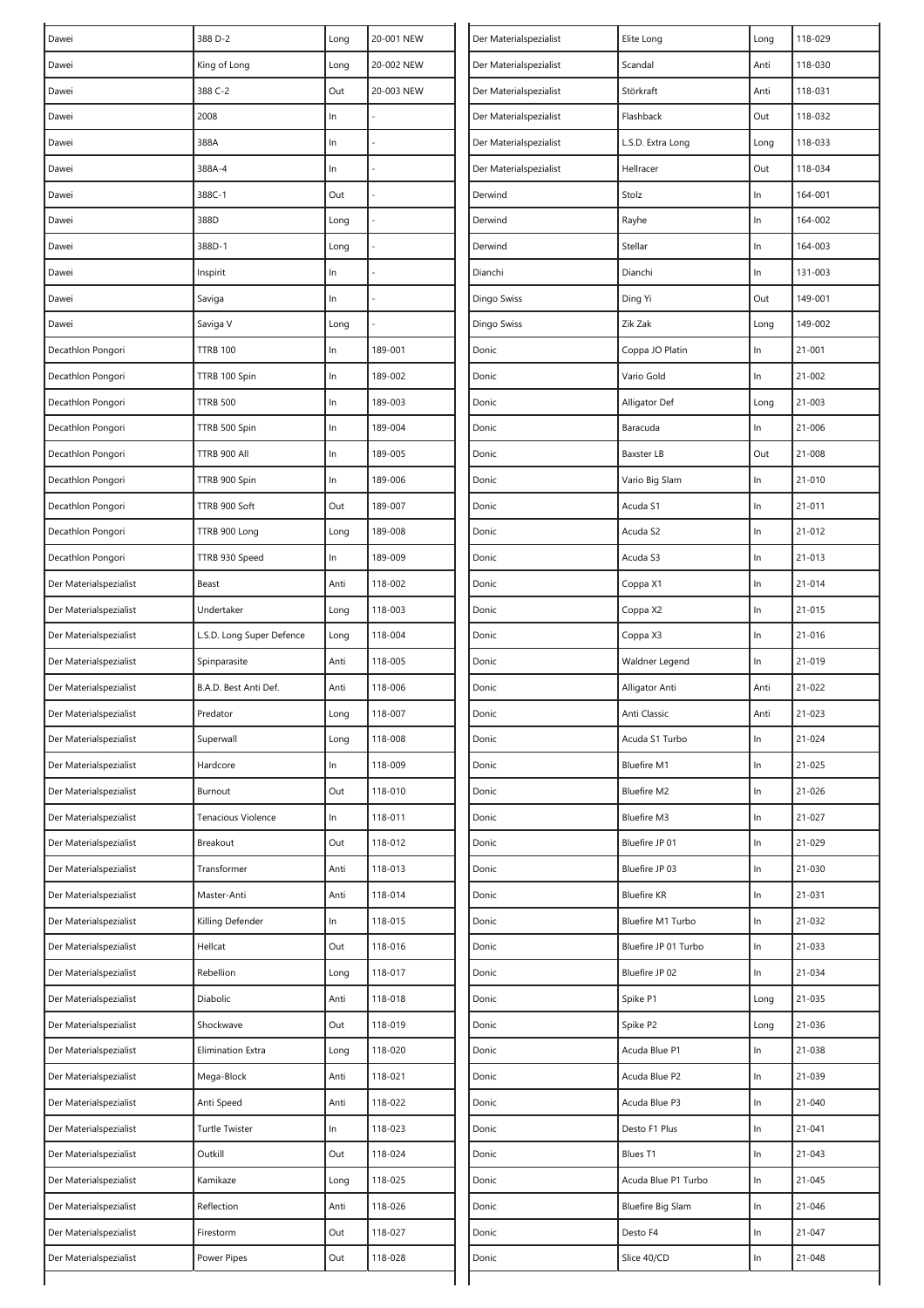| Donic       | Bluestorm Z1          | In    | $21 - 049$ | Double Fish            | 815                       | ln    | 23-009 |
|-------------|-----------------------|-------|------------|------------------------|---------------------------|-------|--------|
| Donic       | Bluestorm Z2          | In    | $21 - 050$ | Double Fish            | 830                       | $\ln$ | 23-011 |
| Donic       | Bluestorm Z3          | $\ln$ | 21-051     | Double Fish            | Volant                    | $\ln$ | 23-012 |
| Donic       | Bluestorm Z1 Turbo    | $\ln$ | 21-052     | Double Fish            | Volant 2                  | $\ln$ | 23-013 |
| Donic       | Bluestorm Z1 Big Slam | $\ln$ | 21-053     | Double Fish            | Volant 3                  | $\ln$ | 23-014 |
| Donic       | L-Meister 44          | Out   | 21-054     | Double Fish            | Athlon 1                  | ln    | 23-015 |
| Donic       | Blue Grip V1          | In    | 21-055     | Double Fish            | Athlon 2                  | ln    | 23-016 |
| Donic       | Blue Grip R1          | In    | 21-056     | Double Fish            | Qiji                      | ln    | 23-017 |
| Donic       | <b>Bluestorm RSM</b>  | In    | 21-057     | Double Fish            | <b>DF16</b>               | Out   | 23-018 |
| Donic       | <b>Bluegrip C1</b>    | In    | 21-058     | Double Fish            | <b>DF26</b>               | Out   | 23-020 |
| Donic       | <b>Bluegrip C2</b>    | In    | 21-059     | Double Happiness / DHS | Hurricane                 | $\ln$ | 24-001 |
| Donic       |                       | $\ln$ |            | Double Happiness / DHS | Hurricane II              | ln    | 24-002 |
| Donic       | **                    | In    |            | Double Happiness / DHS | Skyline                   | $\ln$ | 24-003 |
| Donic       | ***                   | In    |            | Double Happiness / DHS | PF4                       | $\ln$ | 24-004 |
| Donic       | Akkadi Taichi         | In    |            | Double Happiness / DHS | Skyline II                | ln    | 24-005 |
| Donic       | Alpha-Slick           | In    |            | Double Happiness / DHS | Skyline III               | $\ln$ | 24-006 |
| Donic       | Baxster               | Out   |            | Double Happiness / DHS | Memo II                   | ln    | 24-009 |
| Donic       | Coppa                 | In    |            | Double Happiness / DHS | Memo III                  | $\ln$ | 24-010 |
| Donic       | Coppa JO Gold         | $\ln$ |            | Double Happiness / DHS | <b>TNT</b>                | $\ln$ | 24-011 |
| Donic       | Coppa JO Silver       | In    |            | Double Happiness / DHS | TNT II                    | $\ln$ | 24-012 |
| Donic       | Coppa Tagora          | In    |            | Double Happiness / DHS | 6512                      | ln    | 24-013 |
| Donic       | Coppa Tenero          | In    |            | Double Happiness / DHS | PF 4-1                    | ln    | 24-014 |
| Donic       | Desto F1              | In    |            | Double Happiness / DHS | G 555                     | $\ln$ | 24-015 |
| Donic       | Desto F2              | In    |            | Double Happiness / DHS | G 666                     | $\ln$ | 24-016 |
| Donic       | Desto F3              | In    |            | Double Happiness / DHS | G 777                     | $\ln$ | 24-017 |
| Donic       | Easy-Slick            | In    |            | Double Happiness / DHS | G 888                     | $\ln$ | 24-018 |
| Donic       | Liga                  | In    |            | Double Happiness / DHS | TNT III                   | $\ln$ | 24-019 |
| Donic       | Piranja FD TEC        | Long  |            | Double Happiness / DHS | Magician                  | $\ln$ | 24-020 |
| Donic       | Quattro               | In    |            | Double Happiness / DHS | Magician II               | $\ln$ | 24-021 |
| Donic       | Quattro A' Conda      | In    |            | Double Happiness / DHS | Magician III              | $\ln$ | 24-022 |
| Donic       | Slice 40              | $\ln$ |            | Double Happiness / DHS | Dipper                    | $\ln$ | 24-023 |
| Donic       | Solo                  | In    |            | Double Happiness / DHS | Dipper II                 | $\ln$ | 24-024 |
| Donic       | Sonex JP Gold         | In    |            | Double Happiness / DHS | Dipper III                | $\ln$ | 24-025 |
| Donic       | Twingo                | In    |            | Double Happiness / DHS | C <sub>7</sub>            | Out   | 24-026 |
| Donic       | Vari-Slick            | In    |            | Double Happiness / DHS | C8                        | Long  | 24-027 |
| Donic       | Vario                 | $\ln$ |            | Double Happiness / DHS | Cloud & Fog II            | Long  | 24-028 |
| Donic       | Vario Soft            | In    |            | Double Happiness / DHS | Cloud & Fog III           | Long  | 24-029 |
| Donier      | Max                   | In    |            | Double Happiness / DHS | 651                       | Out   | 24-030 |
| Donier      | Max Attack            | In.   |            | Double Happiness / DHS | 652                       | Out   | 24-031 |
| Donier      | Versus                | In    |            | Double Happiness / DHS | 874                       | Out   | 24-032 |
| Double Fish | A One                 | $\ln$ | 23-001     | Double Happiness / DHS | Dragonow                  | Out   | 24-033 |
| Double Fish | FA213                 | $\ln$ | 23-002     | Double Happiness / DHS | Sharping                  | Out   | 24-034 |
| Double Fish | FC218                 | In    | 23-003     | Double Happiness / DHS | Nittaku Hurricane II      | $\ln$ | 24-035 |
| Double Fish | FS232                 | In    | 23-004     | Double Happiness / DHS | Nittaku Hurricane III     | ln    | 24-036 |
| Double Fish | FL233                 | In    | 23-005     | Double Happiness / DHS | Nittaku Hurricane Pro II  | ln    | 24-037 |
| Double Fish | 8338                  | In    | 23-006     | Double Happiness / DHS | Nittaku Hurricane Pro III | ln    | 24-038 |
| Double Fish | 8484                  | In    | 23-007     | Double Happiness / DHS | Sharping Nittaku          | Out   | 24-043 |
| Double Fish | 1615                  | Long  | 23-008     | Double Happiness / DHS | Nittaku C7                | Out   | 24-044 |
|             |                       |       |            |                        |                           |       |        |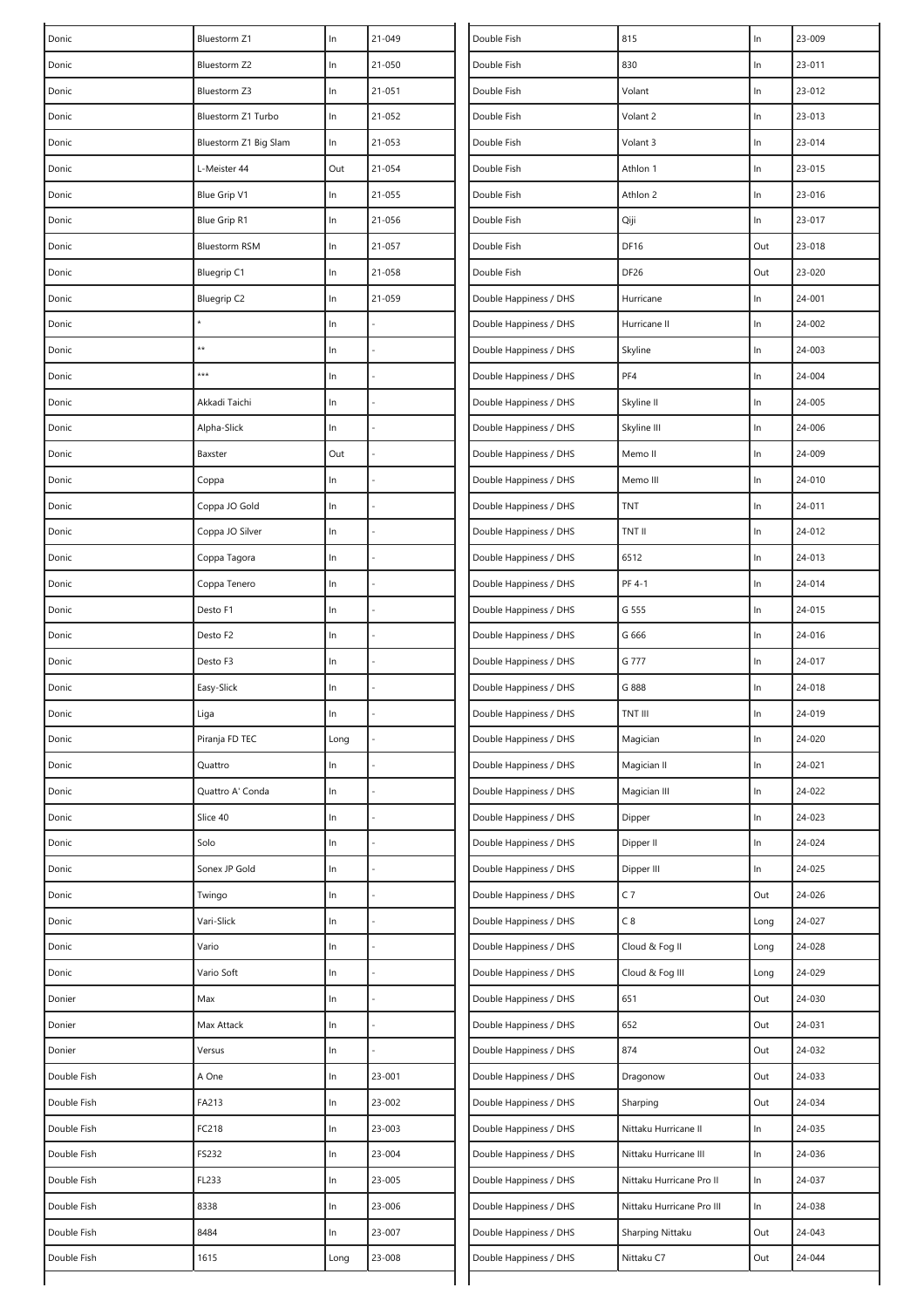| Double Happiness / DHS | Tin Arc                  | In   | 24-045 | Dr Neubauer | Explosion                | Out   | 26-034     |
|------------------------|--------------------------|------|--------|-------------|--------------------------|-------|------------|
| Double Happiness / DHS | Tin Arc II               | In   | 24-046 | Dr Neubauer | Allround Premium 2       | Long  | 26-035     |
| Double Happiness / DHS | Tin Arc III              | In   | 24-047 | Dr Neubauer | A-B-S 2 Soft             | Anti  | 26-036     |
| Double Happiness / DHS | Gold Arc II              | In   | 24-049 | Dr Neubauer | Aggressor Pro            | Out   | 26-037     |
| Double Happiness / DHS | Tin Arc 5                | In   | 24-051 | Dr Neubauer | Killer Pro Evo           | Out   | 26-038     |
| Double Happiness / DHS | Nittaku Tin Arc 5        | In   | 24-052 | Dr Neubauer | <b>Explosion Pro</b>     | Out   | 26-039     |
| Double Happiness / DHS | Cloud & fog              | Long | 24-053 | Dr Neubauer | Tornado Extreme          | Out   | 26-040     |
| Double Happiness / DHS | Hurricane 8              | In   | 24-054 | Dr Neubauer | Killer Soft              | Out   | 26-041     |
| Double Happiness / DHS | Hurricane 9              | In   | 24-055 | Dr Neubauer | Aggressor Evo            | Out   | 26-042     |
| Double Happiness / DHS | Gold Arc 5               | In   | 24-056 | Dr Neubauer | A-B-S 2 Evo              | Anti  | 26-043     |
| Double Happiness / DHS | Gold Arc 8               | In   | 24-057 | Dr Neubauer | <b>Explosion Extreme</b> | Out   | 26-044 NEW |
| Double Happiness / DHS | Sharping 2               | Out  | 24-058 | Dr Neubauer | Killer Extreme           | Out   | 26-045 NEW |
| Double Happiness / DHS | Hurricane III            | In   | 24-108 | Dr Neubauer | Diamant                  | Out   |            |
| Double Happiness / DHS | Skyline II               | In   |        | Dr Neubauer | Domination               | In    |            |
| Double Power           | No. 3080                 | In   |        | Dr Neubauer | Leopard                  | Out   |            |
| Dr Neubauer            | Special Defence          | In   | 26-001 | Dr Neubauer | Pistol                   | Out   |            |
| Dr Neubauer            | Goliath                  | In   | 26-002 | Dr Neubauer | Tornado Ultra            | Out   |            |
| Dr Neubauer            | Monster Classic          | Long | 26-003 | Dunlop      | <b>Evolution Max</b>     | $\ln$ | 107-080    |
| Dr Neubauer            | <b>Boomerang Classic</b> | Long | 26-004 | Dunlop      | <b>Revolution Max</b>    | $\ln$ | 107-090    |
| Dr Neubauer            | Gorilla                  | Anti | 26-005 | Dunlop      | Revolution Max II        | $\ln$ | 107-100    |
| Dr Neubauer            | Grizzly                  | Anti | 26-006 | Eakent      | Eiwaz                    | ln    | 156-001    |
| Dr Neubauer            | Anti Special             | Anti | 26-007 | Eakent      | Rad                      | $\ln$ | 156-003    |
| Dr Neubauer            | $A - B - S$              | Anti | 26-008 | Eastfield   | A-Soft                   | $\ln$ | 152-001    |
| Dr Neubauer            | Fighter                  | Long | 26-009 | Eastfield   | A-Pro                    | ln    | 152-002    |
| Dr Neubauer            | Inferno Classic          | Long | 26-010 | Efforter    | Diadem                   | Anti  | 143-007    |
| Dr Neubauer            | Desperado                | Long | 26-011 | Efforter    | Number 8                 | $\ln$ | 143-008    |
| Dr Neubauer            | Terminator #             | Out  | 26-012 | Efforter    | Tank Half Long           | Out   | 143-011    |
| Dr Neubauer            | Allround Premium         | Long | 26-013 | Efforter    | Torpedo                  | Out   | 143-012    |
| Dr Neubauer            | Killer                   | Out  | 26-014 | Efforter    | Hunter                   | Out   | 143-013    |
| Dr Neubauer            | Number 1                 | Long | 26-015 | Efforter    | Jewel                    | Long  | 143-014    |
| Dr Neubauer            | Viper                    | Long | 26-016 | Efforter    | Melody                   | Long  | 143-015    |
| Dr Neubauer            | Buffalo                  | Anti | 26-017 | Efforter    | Tank II Speed            | Out   | 143-016    |
| Dr Neubauer            | Power Attack             | Anti | 26-018 | Efforter    | Tank III Spin            | Out   | 143-017    |
| Dr Neubauer            | Viper Soft               | Long | 26-019 | Föerster    | H-OF2                    | $\ln$ | 139-001    |
| Dr Neubauer            | Aggressor                | Out  | 26-020 | Föerster    | OFF4JET                  | $\ln$ | 139-002    |
| Dr Neubauer            | Bison                    | Anti | 26-021 | Föerster    | ***                      | In    | 139-003    |
| Dr Neubauer            | Gangster                 | Long | 26-022 | Friendship  | R.I.T.C. 729 - 5         | $\ln$ | 27-001     |
| Dr Neubauer            | K.O.                     | Out  | 26-023 | Friendship  | R.I.T.C. 729 - 08        | $\ln$ | 27-004     |
| Dr Neubauer            | Django                   | Anti | 26-024 | Friendship  | 729 105                  | Out   | 27-005     |
| Dr Neubauer            | Rhino                    | Anti | 26-025 | Friendship  | 729 Battle               | $\ln$ | 27-006     |
| Dr Neubauer            | Nugget                   | Out  | 26-026 | Friendship  | 729 Battle II            | $\ln$ | 27-007     |
| Dr Neubauer            | Desperado 2              | Long | 26-027 | Friendship  | 729 Origin               | $\ln$ | 27-008     |
| Dr Neubauer            | Tarantula                | Anti | 26-028 | Friendship  | 729 Aurora               | $\ln$ | 27-009     |
| Dr Neubauer            | K.O. Pro                 | Out  | 26-029 | Friendship  | Presto Speed             | ln    | 27-010     |
| Dr Neubauer            | Pistol 2                 | Out  | 26-030 | Friendship  | Presto Spin              | $\ln$ | 27-011     |
| Dr Neubauer            | Domination Speed Soft    | In   | 26-031 | Friendship  | <b>Bloom Power</b>       | $\ln$ | 27-012     |
| Dr Neubauer            | Trouble Maker            | Long | 26-032 | Friendship  | <b>Bloom Spin</b>        | $\ln$ | 27-013     |
| Dr Neubauer            | $A-B-S2$                 | Anti | 26-033 | Friendship  | Pando                    | $\ln$ | 27-014     |
|                        |                          |      |        |             |                          |       |            |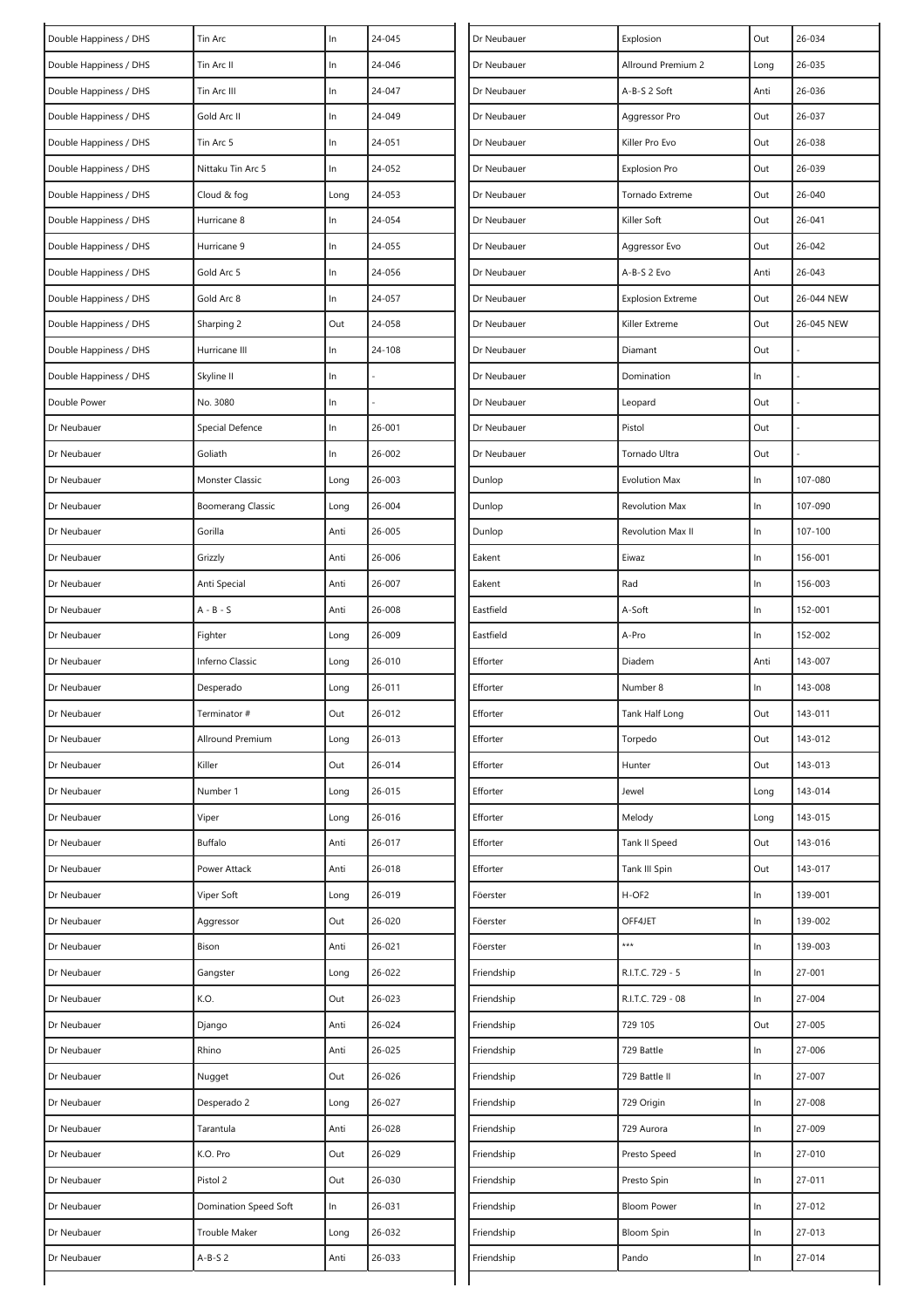| Friendship | Visnatura                  | In    | 27-015     | Gambler      | Mech-Tek Predator   | In    | 28-014     |
|------------|----------------------------|-------|------------|--------------|---------------------|-------|------------|
| Friendship | 729 Battle III             | In    | 27-016     | Gambler      | Volt-M              | ln    | 28-015     |
| Friendship | 563 SP                     | Out   | 27-017     | Gambler      | Volt-T              | ln    | 28-016     |
| Friendship | 802 SP                     | Out   | 27-018     | Gambler      | Volt Pro            | $\ln$ | 28-018 NEW |
| Friendship | Dragon-L                   | In    | 27-019 NEW | Gambler      | Volt Speed          | $\ln$ | 28-019 NEW |
| Friendship | Dragon-F                   | In    | 27-020 NEW | Gambler      | 4 Kings             | $\ln$ |            |
| Friendship | 729 Focus                  | In    |            | Gambler      | Aces                | ln    |            |
| Friendship | 729 Focus II               | In    |            | Gds          | Devastator          | $\ln$ | 150-001    |
| Friendship | 729 Focus III              | In    |            | Gds          | Firework            | $\ln$ | 150-002    |
| Friendship | 729 High Point             | In    |            | Gewo         | Reflexx             | ln    | 29-003     |
| Friendship | R.I.T.C. 563               | Out   |            | Gewo         | Thunderball2        | $\ln$ | 29-004     |
| Friendship | R.I.T.C. 563-1             | Out   |            | Gewo         | Return              | ln    | 29-005     |
| Friendship | R.I.T.C. 729               | In    |            | Gewo         | Flexxon             | In    | 29-006     |
| Friendship | R.I.T.C. 729-2             | In    |            | Gewo         | Nanoflex            | ln    | 29-007     |
| Friendship | R.I.T.C. 729-40H           | In    |            | Gewo         | Return Pro          | $\ln$ | 29-008     |
| Friendship | R.I.T.C. 729-40S           | In    |            | Gewo         | Hype EL             | $\ln$ | 29-009     |
| Friendship | R.I.T.C. 729 Cream         | In    |            | Gewo         | Proton Neo          | ln    | 29-010     |
| Friendship | R.I.T.C. 729 Dr. Evil      | Out   |            | Gewo         | Hype XT Pro         | $\ln$ | 29-011     |
| Friendship | R.I.T.C. 729 Faster        | In    |            | Gewo         | Hype KR Pro         | $\ln$ | 29-012     |
| Friendship | R.I.T.C. 729 GeoSpin       | In    |            | Gewo         | Raver               | $\ln$ | 29-015     |
| Friendship | R.I.T.C. 729 GeoSpin Tacky | $\ln$ |            | Gewo         | CS Powerspeed       | In    | 29-016     |
| Friendship | R.I.T.C. 729 Higher        | In    |            | Gewo         | <b>CS Powerspin</b> | In    | 29-017     |
| Friendship | R.I.T.C. 729 SP            | In    |            | Gewo         | Neoflexx            | ln    | 29-018     |
| Friendship | R.I.T.C. 755               | Long  |            | Gewo         | Nexxus Pro          | $\ln$ | 29-019     |
| Friendship | R.I.T.C. 799               | Out   |            | Gewo         | Nexxus XT Pro       | $\ln$ | 29-020     |
| Friendship | R.I.T.C. 802               | Out   |            | Gewo         | Nexxus EL Pro Hard  | $\ln$ | 29-021     |
| Friendship | R.I.T.C. 802-1             | Out   |            | Gewo         | Nexxus XT Pro Hard  | $\ln$ | 29-022     |
| Friendship | R.I.T.C. 802-40            | Out   |            | Gewo         | Mega Flex Control   | $\ln$ |            |
| Friendship | R.I.T.C. 804               | Anti  |            | Gewo         | Nano                | $\ln$ |            |
| Friendship | R.I.T.C. 837               | Long  |            | Gewo         | Target airTEC       | $\ln$ |            |
| Friendship | R.I.T.C. 2000 Tack-Speed   | $\ln$ |            | Giant Dragon | Taichi              | In    | 30-001     |
| Friendship | Sky-Wing                   | In    |            | Giant Dragon | Karate              | $\ln$ | 30-002     |
| Friendship | Super 729 FX               | In    |            | Giant Dragon | Meteorite           | Long  | 30-003     |
| G. Yap     | Vulpe                      | Long  | 167-001    | Giant Dragon | Giant Long          | Long  | 30-004     |
| G. Yap     | Thunder                    | $\ln$ | 167-002    | Giant Dragon | Allround            | In    | 30-005     |
| G. Yap     | Cyclone                    | $\ln$ | 167-003    | Giant Dragon | Guard               | Anti  | 30-006     |
| G. Yap     | Energy                     | $\ln$ | 167-004    | Giant Dragon | Submarine           | $\ln$ | 30-007     |
| G. Yap     | Storm                      | $\ln$ | 167-005    | Giant Dragon | Topenergy           | In    | 30-008     |
| Gambler    | Sevens                     | In    | 28-004     | Giant Dragon | Superspin G3        | $\ln$ | 30-009     |
| Gambler    | Big Gun                    | $\ln$ | 28-005     | Giant Dragon | Superspin G4        | $\ln$ | 30-010     |
| Gambler    | Burst                      | $\ln$ | 28-006     | Giant Dragon | Superveloce V12     | $\ln$ | 30-011     |
| Gambler    | Zero High Gravity          | $\ln$ | 28-007     | Giant Dragon | Dragon Talon        | Long  | 30-012     |
| Gambler    | GXS                        | Out   | 28-008     | Giant Dragon | Snowflake           | Long  | 30-013     |
| Gambler    | GXM                        | Out   | 28-009     | Giant Dragon | Cropcircles         | Long  | 30-014     |
| Gambler    | GXL                        | Long  | 28-010     | Giant Dragon | Blast               | Out   | 30-015     |
| Gambler    | X3 Diamond                 | In    | 28-011     | Giant Dragon | 612                 | Out   | 30-016     |
| Gambler    | Vintage                    | Out   | 28-012     | Giant Dragon | Attack Long         | Long  | 30-017     |
| Gambler    | Nine Ultra Tack            | In    | 28-013     | Giant Dragon | Commander           | $\ln$ | 30-018     |
|            |                            |       |            |              |                     |       |            |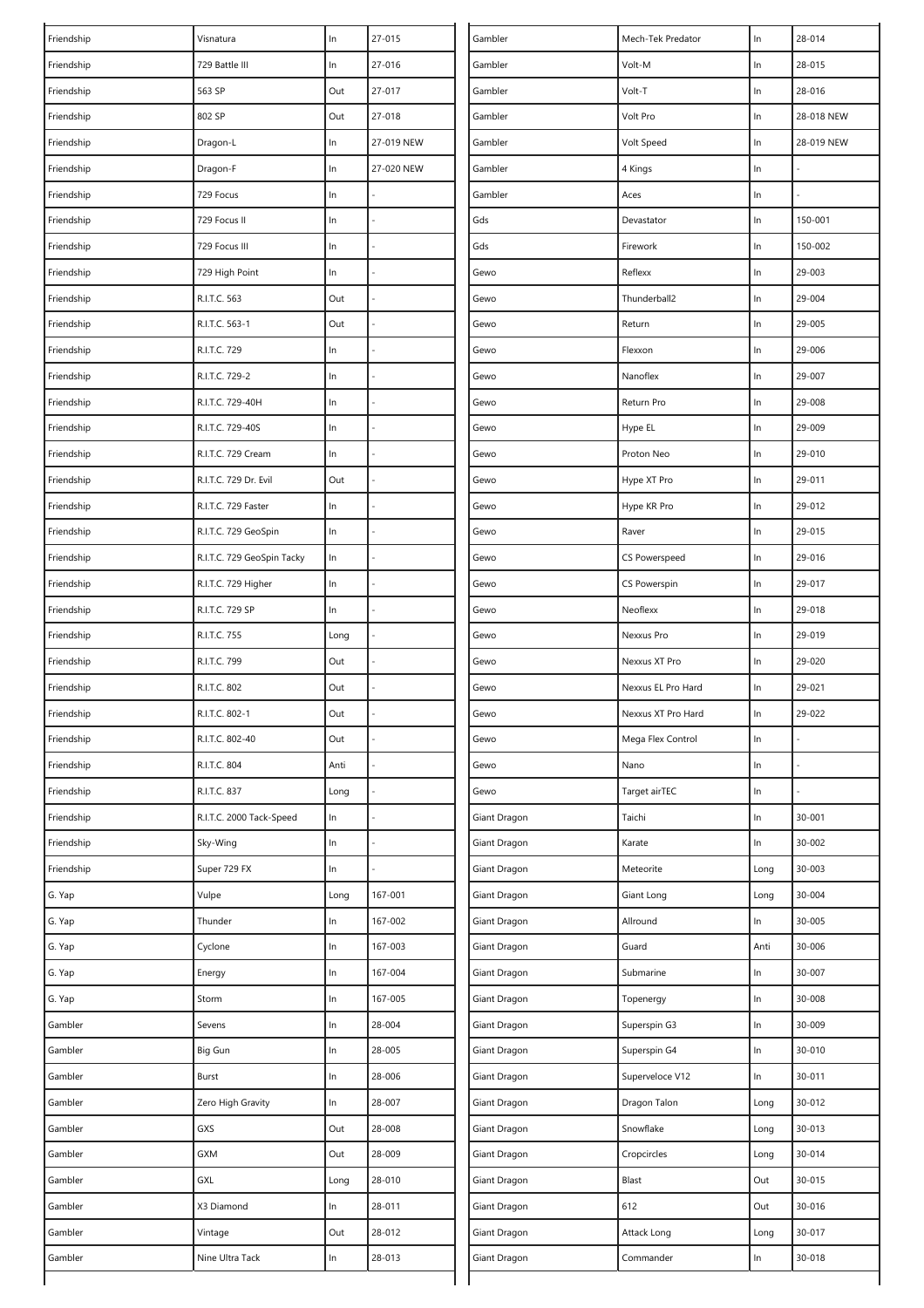| $\ln$<br>90-005<br>Giant Dragon<br>30-020<br>Haifu<br>Whale III<br>Future<br>In<br>30-021<br>Haifu<br>Shark III<br>$\ln$<br>90-006<br>Soft Anti<br>$\ln$<br>Giant Dragon<br>30-022<br>In<br>90-007<br>Peril Anti<br>$\ln$<br>Haifu<br>Pirates 07<br>Giant Dragon<br>In<br>Giant Dragon<br>807<br>$\ln$<br>Haifu<br>Pirates 08<br>90-008<br>8086<br>90-009<br>Giant Dragon<br>In<br>Haifu<br>Octopus<br>Long<br>90-010<br>8087<br>Haifu<br>O. Orca<br>ln<br>Giant Dragon<br>In<br>$\ln$<br>90-011<br>Giant Dragon<br>8088<br>Haifu<br>Otariidae<br>In<br>$\ln$<br>Giant Dragon<br>8228 A<br>Out<br>Haitan<br>Hippocampus Speed<br>145-001<br>$\ln$<br>145-002 NEW<br>Giant Dragon<br>8228 B<br>Seal<br>In<br>Haitan<br>$\ln$<br>145-003 NEW<br>Giant Dragon<br>Extspeed<br>In<br>Haitan<br>Otarri Inae<br>Out<br>$\ln$<br>Sea Otter<br>145-004<br>Giant Dragon<br>Maxspin<br>Haitan<br>Out<br>Giant Dragon<br>Haitan<br>Walrus<br>145-005<br>Superspeed<br>In<br>Giant Dragon<br>Superspin<br>Haitan<br>Sea Dragon<br>145-006<br>In<br>Long<br>$\ln$<br>35-002<br>Giant Dragon<br>Superspin G2<br>Podium<br>In<br>Hallmark<br>35-004<br>GKI<br>$31 - 001$<br>Nano Sting<br>Hallmark<br>Pheonix<br>Long<br>Long<br>GKI<br>Euro Chelonz<br>31-002<br>Hallmark<br><b>Friction Special 2</b><br>35-005<br>In<br>Long<br>In<br>35-006<br>GKI<br>ChelonZ HybridZ<br>31-004<br>Hallmark<br>Green Power<br>In<br>GKI<br>HybridZ GX<br>$\ln$<br>31-005<br><b>Tactics LP</b><br>35-007 NEW<br>Hallmark<br>Long<br>Hybridz Power<br>31-006<br>GKI<br>In<br>Hallmark<br>Destroyer<br>Long<br>35-008 NEW<br>GKI<br>31-007<br>Devil Anti<br>Anti<br>35-009 NEW<br>Superia<br>In<br>Hallmark<br>GKI<br>Euro Jumbo<br>$\ln$<br>Hallmark<br>Frustration<br>Long<br>GKI<br>Euro Spintec<br>Hallmark<br>Half Long<br>Out<br>In<br>GKI<br>Euro XX<br>Magic Pips<br>Out<br>Hallmark<br>In<br>32-001<br>Anti<br>Globe<br>Mo Wang<br>Hallmark<br>Long<br>Mirage<br>32-002<br>Out<br>Globe<br>Mo Wang II<br>Hallmark<br>Panther<br>Long<br>$\ln$<br>Globe<br>888 II<br>Out<br>32-003<br>Hallmark<br>Power Spin<br>888<br>$\ln$<br>194-001<br>Globe<br>Out<br>Head<br>Pro Strike<br>$\ln$<br>36-001<br>Globe<br>889<br>Out<br>Imperial<br>Factor<br>889-2<br>36-002<br>Out<br>Spinbreaker<br>Globe<br>Imperial<br>Long<br>979<br>In<br>36-003<br>Globe<br>Imperial<br>Attack<br>Long<br>999<br>China<br>$\ln$<br>36-004<br>Globe<br>Imperial<br>In<br>$\ln$<br>36-005<br>Globe<br>999T<br>Imperial<br>Cyber Tacky<br>In<br>Vector Pro<br>Out<br>36-006<br>Globe<br>Awala<br>In<br>Imperial<br>In<br>Globe<br>Imperial<br><b>Balance Pro</b><br>36-007 NEW<br>Liqin<br>In<br>Magicwand<br>China<br>In<br>Globe<br>$\ln$<br>Imperial<br>Crash<br>Globe<br>Prize<br>Imperial<br>$\ln$<br>In<br><b>Taiphoon Gold</b><br>In<br>Globe<br>Imperial<br>Cyber Tacky<br>In<br>$\ln$<br>Globe<br>Imperial<br>Force<br>Tropy<br>In<br>Hera G42<br>199-001<br>In<br>Gofes<br>$\ln$<br>Imperial<br>Rubber 11 20 one<br>$\ln$<br>34-001<br>Guoqiu<br>Gong Fu<br>$\ln$<br>Imperial<br>Rubber 45 20 one<br>In<br>Guoqiu<br>AB In<br>$\ln$<br>34-002<br>Super Strike<br>Imperial<br>Guoqiu<br>FF In<br>34-003<br>Swift<br>$\ln$<br>In<br>Imperial<br>Evolve<br>147-001<br>Guoqiu<br>HB In<br>34-004<br>ln<br>In<br>Inzone<br>34-005<br>$\ln$<br>147-002<br>Guoqiu<br>MG Long<br>Progress<br>Inzone<br>Long<br>$\ln$<br>147-004<br>Haifu<br>Whale<br>90-001<br>Spin<br>In<br>Inzone<br>In<br>147-005<br>Haifu<br>Shark<br>$\ln$<br>90-002<br>Zett<br>Inzone<br>In<br>Out<br>90-003<br>Haifu<br>Penguin<br>Accel<br>147-006<br>Inzone | Giant Dragon | Storm | In | 30-019 | Haifu | Dolphin | Out | 90-004 |
|-----------------------------------------------------------------------------------------------------------------------------------------------------------------------------------------------------------------------------------------------------------------------------------------------------------------------------------------------------------------------------------------------------------------------------------------------------------------------------------------------------------------------------------------------------------------------------------------------------------------------------------------------------------------------------------------------------------------------------------------------------------------------------------------------------------------------------------------------------------------------------------------------------------------------------------------------------------------------------------------------------------------------------------------------------------------------------------------------------------------------------------------------------------------------------------------------------------------------------------------------------------------------------------------------------------------------------------------------------------------------------------------------------------------------------------------------------------------------------------------------------------------------------------------------------------------------------------------------------------------------------------------------------------------------------------------------------------------------------------------------------------------------------------------------------------------------------------------------------------------------------------------------------------------------------------------------------------------------------------------------------------------------------------------------------------------------------------------------------------------------------------------------------------------------------------------------------------------------------------------------------------------------------------------------------------------------------------------------------------------------------------------------------------------------------------------------------------------------------------------------------------------------------------------------------------------------------------------------------------------------------------------------------------------------------------------------------------------------------------------------------------------------------------------------------------------------------------------------------------------------------------------------------------------------------------------------------------------------------------------------------------------------------------------------------------------------------------------------------------------------------------------------------------------------------------------------------------------------------------------------------------------------------------------------------------------------------------------------------------------------------------------------------------------------------------------------------------------------------------------------------------------------------------------------------------------------------------------|--------------|-------|----|--------|-------|---------|-----|--------|
|                                                                                                                                                                                                                                                                                                                                                                                                                                                                                                                                                                                                                                                                                                                                                                                                                                                                                                                                                                                                                                                                                                                                                                                                                                                                                                                                                                                                                                                                                                                                                                                                                                                                                                                                                                                                                                                                                                                                                                                                                                                                                                                                                                                                                                                                                                                                                                                                                                                                                                                                                                                                                                                                                                                                                                                                                                                                                                                                                                                                                                                                                                                                                                                                                                                                                                                                                                                                                                                                                                                                                                                         |              |       |    |        |       |         |     |        |
|                                                                                                                                                                                                                                                                                                                                                                                                                                                                                                                                                                                                                                                                                                                                                                                                                                                                                                                                                                                                                                                                                                                                                                                                                                                                                                                                                                                                                                                                                                                                                                                                                                                                                                                                                                                                                                                                                                                                                                                                                                                                                                                                                                                                                                                                                                                                                                                                                                                                                                                                                                                                                                                                                                                                                                                                                                                                                                                                                                                                                                                                                                                                                                                                                                                                                                                                                                                                                                                                                                                                                                                         |              |       |    |        |       |         |     |        |
|                                                                                                                                                                                                                                                                                                                                                                                                                                                                                                                                                                                                                                                                                                                                                                                                                                                                                                                                                                                                                                                                                                                                                                                                                                                                                                                                                                                                                                                                                                                                                                                                                                                                                                                                                                                                                                                                                                                                                                                                                                                                                                                                                                                                                                                                                                                                                                                                                                                                                                                                                                                                                                                                                                                                                                                                                                                                                                                                                                                                                                                                                                                                                                                                                                                                                                                                                                                                                                                                                                                                                                                         |              |       |    |        |       |         |     |        |
|                                                                                                                                                                                                                                                                                                                                                                                                                                                                                                                                                                                                                                                                                                                                                                                                                                                                                                                                                                                                                                                                                                                                                                                                                                                                                                                                                                                                                                                                                                                                                                                                                                                                                                                                                                                                                                                                                                                                                                                                                                                                                                                                                                                                                                                                                                                                                                                                                                                                                                                                                                                                                                                                                                                                                                                                                                                                                                                                                                                                                                                                                                                                                                                                                                                                                                                                                                                                                                                                                                                                                                                         |              |       |    |        |       |         |     |        |
|                                                                                                                                                                                                                                                                                                                                                                                                                                                                                                                                                                                                                                                                                                                                                                                                                                                                                                                                                                                                                                                                                                                                                                                                                                                                                                                                                                                                                                                                                                                                                                                                                                                                                                                                                                                                                                                                                                                                                                                                                                                                                                                                                                                                                                                                                                                                                                                                                                                                                                                                                                                                                                                                                                                                                                                                                                                                                                                                                                                                                                                                                                                                                                                                                                                                                                                                                                                                                                                                                                                                                                                         |              |       |    |        |       |         |     |        |
|                                                                                                                                                                                                                                                                                                                                                                                                                                                                                                                                                                                                                                                                                                                                                                                                                                                                                                                                                                                                                                                                                                                                                                                                                                                                                                                                                                                                                                                                                                                                                                                                                                                                                                                                                                                                                                                                                                                                                                                                                                                                                                                                                                                                                                                                                                                                                                                                                                                                                                                                                                                                                                                                                                                                                                                                                                                                                                                                                                                                                                                                                                                                                                                                                                                                                                                                                                                                                                                                                                                                                                                         |              |       |    |        |       |         |     |        |
|                                                                                                                                                                                                                                                                                                                                                                                                                                                                                                                                                                                                                                                                                                                                                                                                                                                                                                                                                                                                                                                                                                                                                                                                                                                                                                                                                                                                                                                                                                                                                                                                                                                                                                                                                                                                                                                                                                                                                                                                                                                                                                                                                                                                                                                                                                                                                                                                                                                                                                                                                                                                                                                                                                                                                                                                                                                                                                                                                                                                                                                                                                                                                                                                                                                                                                                                                                                                                                                                                                                                                                                         |              |       |    |        |       |         |     |        |
|                                                                                                                                                                                                                                                                                                                                                                                                                                                                                                                                                                                                                                                                                                                                                                                                                                                                                                                                                                                                                                                                                                                                                                                                                                                                                                                                                                                                                                                                                                                                                                                                                                                                                                                                                                                                                                                                                                                                                                                                                                                                                                                                                                                                                                                                                                                                                                                                                                                                                                                                                                                                                                                                                                                                                                                                                                                                                                                                                                                                                                                                                                                                                                                                                                                                                                                                                                                                                                                                                                                                                                                         |              |       |    |        |       |         |     |        |
|                                                                                                                                                                                                                                                                                                                                                                                                                                                                                                                                                                                                                                                                                                                                                                                                                                                                                                                                                                                                                                                                                                                                                                                                                                                                                                                                                                                                                                                                                                                                                                                                                                                                                                                                                                                                                                                                                                                                                                                                                                                                                                                                                                                                                                                                                                                                                                                                                                                                                                                                                                                                                                                                                                                                                                                                                                                                                                                                                                                                                                                                                                                                                                                                                                                                                                                                                                                                                                                                                                                                                                                         |              |       |    |        |       |         |     |        |
|                                                                                                                                                                                                                                                                                                                                                                                                                                                                                                                                                                                                                                                                                                                                                                                                                                                                                                                                                                                                                                                                                                                                                                                                                                                                                                                                                                                                                                                                                                                                                                                                                                                                                                                                                                                                                                                                                                                                                                                                                                                                                                                                                                                                                                                                                                                                                                                                                                                                                                                                                                                                                                                                                                                                                                                                                                                                                                                                                                                                                                                                                                                                                                                                                                                                                                                                                                                                                                                                                                                                                                                         |              |       |    |        |       |         |     |        |
|                                                                                                                                                                                                                                                                                                                                                                                                                                                                                                                                                                                                                                                                                                                                                                                                                                                                                                                                                                                                                                                                                                                                                                                                                                                                                                                                                                                                                                                                                                                                                                                                                                                                                                                                                                                                                                                                                                                                                                                                                                                                                                                                                                                                                                                                                                                                                                                                                                                                                                                                                                                                                                                                                                                                                                                                                                                                                                                                                                                                                                                                                                                                                                                                                                                                                                                                                                                                                                                                                                                                                                                         |              |       |    |        |       |         |     |        |
|                                                                                                                                                                                                                                                                                                                                                                                                                                                                                                                                                                                                                                                                                                                                                                                                                                                                                                                                                                                                                                                                                                                                                                                                                                                                                                                                                                                                                                                                                                                                                                                                                                                                                                                                                                                                                                                                                                                                                                                                                                                                                                                                                                                                                                                                                                                                                                                                                                                                                                                                                                                                                                                                                                                                                                                                                                                                                                                                                                                                                                                                                                                                                                                                                                                                                                                                                                                                                                                                                                                                                                                         |              |       |    |        |       |         |     |        |
|                                                                                                                                                                                                                                                                                                                                                                                                                                                                                                                                                                                                                                                                                                                                                                                                                                                                                                                                                                                                                                                                                                                                                                                                                                                                                                                                                                                                                                                                                                                                                                                                                                                                                                                                                                                                                                                                                                                                                                                                                                                                                                                                                                                                                                                                                                                                                                                                                                                                                                                                                                                                                                                                                                                                                                                                                                                                                                                                                                                                                                                                                                                                                                                                                                                                                                                                                                                                                                                                                                                                                                                         |              |       |    |        |       |         |     |        |
|                                                                                                                                                                                                                                                                                                                                                                                                                                                                                                                                                                                                                                                                                                                                                                                                                                                                                                                                                                                                                                                                                                                                                                                                                                                                                                                                                                                                                                                                                                                                                                                                                                                                                                                                                                                                                                                                                                                                                                                                                                                                                                                                                                                                                                                                                                                                                                                                                                                                                                                                                                                                                                                                                                                                                                                                                                                                                                                                                                                                                                                                                                                                                                                                                                                                                                                                                                                                                                                                                                                                                                                         |              |       |    |        |       |         |     |        |
|                                                                                                                                                                                                                                                                                                                                                                                                                                                                                                                                                                                                                                                                                                                                                                                                                                                                                                                                                                                                                                                                                                                                                                                                                                                                                                                                                                                                                                                                                                                                                                                                                                                                                                                                                                                                                                                                                                                                                                                                                                                                                                                                                                                                                                                                                                                                                                                                                                                                                                                                                                                                                                                                                                                                                                                                                                                                                                                                                                                                                                                                                                                                                                                                                                                                                                                                                                                                                                                                                                                                                                                         |              |       |    |        |       |         |     |        |
|                                                                                                                                                                                                                                                                                                                                                                                                                                                                                                                                                                                                                                                                                                                                                                                                                                                                                                                                                                                                                                                                                                                                                                                                                                                                                                                                                                                                                                                                                                                                                                                                                                                                                                                                                                                                                                                                                                                                                                                                                                                                                                                                                                                                                                                                                                                                                                                                                                                                                                                                                                                                                                                                                                                                                                                                                                                                                                                                                                                                                                                                                                                                                                                                                                                                                                                                                                                                                                                                                                                                                                                         |              |       |    |        |       |         |     |        |
|                                                                                                                                                                                                                                                                                                                                                                                                                                                                                                                                                                                                                                                                                                                                                                                                                                                                                                                                                                                                                                                                                                                                                                                                                                                                                                                                                                                                                                                                                                                                                                                                                                                                                                                                                                                                                                                                                                                                                                                                                                                                                                                                                                                                                                                                                                                                                                                                                                                                                                                                                                                                                                                                                                                                                                                                                                                                                                                                                                                                                                                                                                                                                                                                                                                                                                                                                                                                                                                                                                                                                                                         |              |       |    |        |       |         |     |        |
|                                                                                                                                                                                                                                                                                                                                                                                                                                                                                                                                                                                                                                                                                                                                                                                                                                                                                                                                                                                                                                                                                                                                                                                                                                                                                                                                                                                                                                                                                                                                                                                                                                                                                                                                                                                                                                                                                                                                                                                                                                                                                                                                                                                                                                                                                                                                                                                                                                                                                                                                                                                                                                                                                                                                                                                                                                                                                                                                                                                                                                                                                                                                                                                                                                                                                                                                                                                                                                                                                                                                                                                         |              |       |    |        |       |         |     |        |
|                                                                                                                                                                                                                                                                                                                                                                                                                                                                                                                                                                                                                                                                                                                                                                                                                                                                                                                                                                                                                                                                                                                                                                                                                                                                                                                                                                                                                                                                                                                                                                                                                                                                                                                                                                                                                                                                                                                                                                                                                                                                                                                                                                                                                                                                                                                                                                                                                                                                                                                                                                                                                                                                                                                                                                                                                                                                                                                                                                                                                                                                                                                                                                                                                                                                                                                                                                                                                                                                                                                                                                                         |              |       |    |        |       |         |     |        |
|                                                                                                                                                                                                                                                                                                                                                                                                                                                                                                                                                                                                                                                                                                                                                                                                                                                                                                                                                                                                                                                                                                                                                                                                                                                                                                                                                                                                                                                                                                                                                                                                                                                                                                                                                                                                                                                                                                                                                                                                                                                                                                                                                                                                                                                                                                                                                                                                                                                                                                                                                                                                                                                                                                                                                                                                                                                                                                                                                                                                                                                                                                                                                                                                                                                                                                                                                                                                                                                                                                                                                                                         |              |       |    |        |       |         |     |        |
|                                                                                                                                                                                                                                                                                                                                                                                                                                                                                                                                                                                                                                                                                                                                                                                                                                                                                                                                                                                                                                                                                                                                                                                                                                                                                                                                                                                                                                                                                                                                                                                                                                                                                                                                                                                                                                                                                                                                                                                                                                                                                                                                                                                                                                                                                                                                                                                                                                                                                                                                                                                                                                                                                                                                                                                                                                                                                                                                                                                                                                                                                                                                                                                                                                                                                                                                                                                                                                                                                                                                                                                         |              |       |    |        |       |         |     |        |
|                                                                                                                                                                                                                                                                                                                                                                                                                                                                                                                                                                                                                                                                                                                                                                                                                                                                                                                                                                                                                                                                                                                                                                                                                                                                                                                                                                                                                                                                                                                                                                                                                                                                                                                                                                                                                                                                                                                                                                                                                                                                                                                                                                                                                                                                                                                                                                                                                                                                                                                                                                                                                                                                                                                                                                                                                                                                                                                                                                                                                                                                                                                                                                                                                                                                                                                                                                                                                                                                                                                                                                                         |              |       |    |        |       |         |     |        |
|                                                                                                                                                                                                                                                                                                                                                                                                                                                                                                                                                                                                                                                                                                                                                                                                                                                                                                                                                                                                                                                                                                                                                                                                                                                                                                                                                                                                                                                                                                                                                                                                                                                                                                                                                                                                                                                                                                                                                                                                                                                                                                                                                                                                                                                                                                                                                                                                                                                                                                                                                                                                                                                                                                                                                                                                                                                                                                                                                                                                                                                                                                                                                                                                                                                                                                                                                                                                                                                                                                                                                                                         |              |       |    |        |       |         |     |        |
|                                                                                                                                                                                                                                                                                                                                                                                                                                                                                                                                                                                                                                                                                                                                                                                                                                                                                                                                                                                                                                                                                                                                                                                                                                                                                                                                                                                                                                                                                                                                                                                                                                                                                                                                                                                                                                                                                                                                                                                                                                                                                                                                                                                                                                                                                                                                                                                                                                                                                                                                                                                                                                                                                                                                                                                                                                                                                                                                                                                                                                                                                                                                                                                                                                                                                                                                                                                                                                                                                                                                                                                         |              |       |    |        |       |         |     |        |
|                                                                                                                                                                                                                                                                                                                                                                                                                                                                                                                                                                                                                                                                                                                                                                                                                                                                                                                                                                                                                                                                                                                                                                                                                                                                                                                                                                                                                                                                                                                                                                                                                                                                                                                                                                                                                                                                                                                                                                                                                                                                                                                                                                                                                                                                                                                                                                                                                                                                                                                                                                                                                                                                                                                                                                                                                                                                                                                                                                                                                                                                                                                                                                                                                                                                                                                                                                                                                                                                                                                                                                                         |              |       |    |        |       |         |     |        |
|                                                                                                                                                                                                                                                                                                                                                                                                                                                                                                                                                                                                                                                                                                                                                                                                                                                                                                                                                                                                                                                                                                                                                                                                                                                                                                                                                                                                                                                                                                                                                                                                                                                                                                                                                                                                                                                                                                                                                                                                                                                                                                                                                                                                                                                                                                                                                                                                                                                                                                                                                                                                                                                                                                                                                                                                                                                                                                                                                                                                                                                                                                                                                                                                                                                                                                                                                                                                                                                                                                                                                                                         |              |       |    |        |       |         |     |        |
|                                                                                                                                                                                                                                                                                                                                                                                                                                                                                                                                                                                                                                                                                                                                                                                                                                                                                                                                                                                                                                                                                                                                                                                                                                                                                                                                                                                                                                                                                                                                                                                                                                                                                                                                                                                                                                                                                                                                                                                                                                                                                                                                                                                                                                                                                                                                                                                                                                                                                                                                                                                                                                                                                                                                                                                                                                                                                                                                                                                                                                                                                                                                                                                                                                                                                                                                                                                                                                                                                                                                                                                         |              |       |    |        |       |         |     |        |
|                                                                                                                                                                                                                                                                                                                                                                                                                                                                                                                                                                                                                                                                                                                                                                                                                                                                                                                                                                                                                                                                                                                                                                                                                                                                                                                                                                                                                                                                                                                                                                                                                                                                                                                                                                                                                                                                                                                                                                                                                                                                                                                                                                                                                                                                                                                                                                                                                                                                                                                                                                                                                                                                                                                                                                                                                                                                                                                                                                                                                                                                                                                                                                                                                                                                                                                                                                                                                                                                                                                                                                                         |              |       |    |        |       |         |     |        |
|                                                                                                                                                                                                                                                                                                                                                                                                                                                                                                                                                                                                                                                                                                                                                                                                                                                                                                                                                                                                                                                                                                                                                                                                                                                                                                                                                                                                                                                                                                                                                                                                                                                                                                                                                                                                                                                                                                                                                                                                                                                                                                                                                                                                                                                                                                                                                                                                                                                                                                                                                                                                                                                                                                                                                                                                                                                                                                                                                                                                                                                                                                                                                                                                                                                                                                                                                                                                                                                                                                                                                                                         |              |       |    |        |       |         |     |        |
|                                                                                                                                                                                                                                                                                                                                                                                                                                                                                                                                                                                                                                                                                                                                                                                                                                                                                                                                                                                                                                                                                                                                                                                                                                                                                                                                                                                                                                                                                                                                                                                                                                                                                                                                                                                                                                                                                                                                                                                                                                                                                                                                                                                                                                                                                                                                                                                                                                                                                                                                                                                                                                                                                                                                                                                                                                                                                                                                                                                                                                                                                                                                                                                                                                                                                                                                                                                                                                                                                                                                                                                         |              |       |    |        |       |         |     |        |
|                                                                                                                                                                                                                                                                                                                                                                                                                                                                                                                                                                                                                                                                                                                                                                                                                                                                                                                                                                                                                                                                                                                                                                                                                                                                                                                                                                                                                                                                                                                                                                                                                                                                                                                                                                                                                                                                                                                                                                                                                                                                                                                                                                                                                                                                                                                                                                                                                                                                                                                                                                                                                                                                                                                                                                                                                                                                                                                                                                                                                                                                                                                                                                                                                                                                                                                                                                                                                                                                                                                                                                                         |              |       |    |        |       |         |     |        |
|                                                                                                                                                                                                                                                                                                                                                                                                                                                                                                                                                                                                                                                                                                                                                                                                                                                                                                                                                                                                                                                                                                                                                                                                                                                                                                                                                                                                                                                                                                                                                                                                                                                                                                                                                                                                                                                                                                                                                                                                                                                                                                                                                                                                                                                                                                                                                                                                                                                                                                                                                                                                                                                                                                                                                                                                                                                                                                                                                                                                                                                                                                                                                                                                                                                                                                                                                                                                                                                                                                                                                                                         |              |       |    |        |       |         |     |        |
|                                                                                                                                                                                                                                                                                                                                                                                                                                                                                                                                                                                                                                                                                                                                                                                                                                                                                                                                                                                                                                                                                                                                                                                                                                                                                                                                                                                                                                                                                                                                                                                                                                                                                                                                                                                                                                                                                                                                                                                                                                                                                                                                                                                                                                                                                                                                                                                                                                                                                                                                                                                                                                                                                                                                                                                                                                                                                                                                                                                                                                                                                                                                                                                                                                                                                                                                                                                                                                                                                                                                                                                         |              |       |    |        |       |         |     |        |
|                                                                                                                                                                                                                                                                                                                                                                                                                                                                                                                                                                                                                                                                                                                                                                                                                                                                                                                                                                                                                                                                                                                                                                                                                                                                                                                                                                                                                                                                                                                                                                                                                                                                                                                                                                                                                                                                                                                                                                                                                                                                                                                                                                                                                                                                                                                                                                                                                                                                                                                                                                                                                                                                                                                                                                                                                                                                                                                                                                                                                                                                                                                                                                                                                                                                                                                                                                                                                                                                                                                                                                                         |              |       |    |        |       |         |     |        |
|                                                                                                                                                                                                                                                                                                                                                                                                                                                                                                                                                                                                                                                                                                                                                                                                                                                                                                                                                                                                                                                                                                                                                                                                                                                                                                                                                                                                                                                                                                                                                                                                                                                                                                                                                                                                                                                                                                                                                                                                                                                                                                                                                                                                                                                                                                                                                                                                                                                                                                                                                                                                                                                                                                                                                                                                                                                                                                                                                                                                                                                                                                                                                                                                                                                                                                                                                                                                                                                                                                                                                                                         |              |       |    |        |       |         |     |        |
|                                                                                                                                                                                                                                                                                                                                                                                                                                                                                                                                                                                                                                                                                                                                                                                                                                                                                                                                                                                                                                                                                                                                                                                                                                                                                                                                                                                                                                                                                                                                                                                                                                                                                                                                                                                                                                                                                                                                                                                                                                                                                                                                                                                                                                                                                                                                                                                                                                                                                                                                                                                                                                                                                                                                                                                                                                                                                                                                                                                                                                                                                                                                                                                                                                                                                                                                                                                                                                                                                                                                                                                         |              |       |    |        |       |         |     |        |
|                                                                                                                                                                                                                                                                                                                                                                                                                                                                                                                                                                                                                                                                                                                                                                                                                                                                                                                                                                                                                                                                                                                                                                                                                                                                                                                                                                                                                                                                                                                                                                                                                                                                                                                                                                                                                                                                                                                                                                                                                                                                                                                                                                                                                                                                                                                                                                                                                                                                                                                                                                                                                                                                                                                                                                                                                                                                                                                                                                                                                                                                                                                                                                                                                                                                                                                                                                                                                                                                                                                                                                                         |              |       |    |        |       |         |     |        |
|                                                                                                                                                                                                                                                                                                                                                                                                                                                                                                                                                                                                                                                                                                                                                                                                                                                                                                                                                                                                                                                                                                                                                                                                                                                                                                                                                                                                                                                                                                                                                                                                                                                                                                                                                                                                                                                                                                                                                                                                                                                                                                                                                                                                                                                                                                                                                                                                                                                                                                                                                                                                                                                                                                                                                                                                                                                                                                                                                                                                                                                                                                                                                                                                                                                                                                                                                                                                                                                                                                                                                                                         |              |       |    |        |       |         |     |        |
|                                                                                                                                                                                                                                                                                                                                                                                                                                                                                                                                                                                                                                                                                                                                                                                                                                                                                                                                                                                                                                                                                                                                                                                                                                                                                                                                                                                                                                                                                                                                                                                                                                                                                                                                                                                                                                                                                                                                                                                                                                                                                                                                                                                                                                                                                                                                                                                                                                                                                                                                                                                                                                                                                                                                                                                                                                                                                                                                                                                                                                                                                                                                                                                                                                                                                                                                                                                                                                                                                                                                                                                         |              |       |    |        |       |         |     |        |
|                                                                                                                                                                                                                                                                                                                                                                                                                                                                                                                                                                                                                                                                                                                                                                                                                                                                                                                                                                                                                                                                                                                                                                                                                                                                                                                                                                                                                                                                                                                                                                                                                                                                                                                                                                                                                                                                                                                                                                                                                                                                                                                                                                                                                                                                                                                                                                                                                                                                                                                                                                                                                                                                                                                                                                                                                                                                                                                                                                                                                                                                                                                                                                                                                                                                                                                                                                                                                                                                                                                                                                                         |              |       |    |        |       |         |     |        |
|                                                                                                                                                                                                                                                                                                                                                                                                                                                                                                                                                                                                                                                                                                                                                                                                                                                                                                                                                                                                                                                                                                                                                                                                                                                                                                                                                                                                                                                                                                                                                                                                                                                                                                                                                                                                                                                                                                                                                                                                                                                                                                                                                                                                                                                                                                                                                                                                                                                                                                                                                                                                                                                                                                                                                                                                                                                                                                                                                                                                                                                                                                                                                                                                                                                                                                                                                                                                                                                                                                                                                                                         |              |       |    |        |       |         |     |        |
|                                                                                                                                                                                                                                                                                                                                                                                                                                                                                                                                                                                                                                                                                                                                                                                                                                                                                                                                                                                                                                                                                                                                                                                                                                                                                                                                                                                                                                                                                                                                                                                                                                                                                                                                                                                                                                                                                                                                                                                                                                                                                                                                                                                                                                                                                                                                                                                                                                                                                                                                                                                                                                                                                                                                                                                                                                                                                                                                                                                                                                                                                                                                                                                                                                                                                                                                                                                                                                                                                                                                                                                         |              |       |    |        |       |         |     |        |
|                                                                                                                                                                                                                                                                                                                                                                                                                                                                                                                                                                                                                                                                                                                                                                                                                                                                                                                                                                                                                                                                                                                                                                                                                                                                                                                                                                                                                                                                                                                                                                                                                                                                                                                                                                                                                                                                                                                                                                                                                                                                                                                                                                                                                                                                                                                                                                                                                                                                                                                                                                                                                                                                                                                                                                                                                                                                                                                                                                                                                                                                                                                                                                                                                                                                                                                                                                                                                                                                                                                                                                                         |              |       |    |        |       |         |     |        |
|                                                                                                                                                                                                                                                                                                                                                                                                                                                                                                                                                                                                                                                                                                                                                                                                                                                                                                                                                                                                                                                                                                                                                                                                                                                                                                                                                                                                                                                                                                                                                                                                                                                                                                                                                                                                                                                                                                                                                                                                                                                                                                                                                                                                                                                                                                                                                                                                                                                                                                                                                                                                                                                                                                                                                                                                                                                                                                                                                                                                                                                                                                                                                                                                                                                                                                                                                                                                                                                                                                                                                                                         |              |       |    |        |       |         |     |        |
|                                                                                                                                                                                                                                                                                                                                                                                                                                                                                                                                                                                                                                                                                                                                                                                                                                                                                                                                                                                                                                                                                                                                                                                                                                                                                                                                                                                                                                                                                                                                                                                                                                                                                                                                                                                                                                                                                                                                                                                                                                                                                                                                                                                                                                                                                                                                                                                                                                                                                                                                                                                                                                                                                                                                                                                                                                                                                                                                                                                                                                                                                                                                                                                                                                                                                                                                                                                                                                                                                                                                                                                         |              |       |    |        |       |         |     |        |
|                                                                                                                                                                                                                                                                                                                                                                                                                                                                                                                                                                                                                                                                                                                                                                                                                                                                                                                                                                                                                                                                                                                                                                                                                                                                                                                                                                                                                                                                                                                                                                                                                                                                                                                                                                                                                                                                                                                                                                                                                                                                                                                                                                                                                                                                                                                                                                                                                                                                                                                                                                                                                                                                                                                                                                                                                                                                                                                                                                                                                                                                                                                                                                                                                                                                                                                                                                                                                                                                                                                                                                                         |              |       |    |        |       |         |     |        |
|                                                                                                                                                                                                                                                                                                                                                                                                                                                                                                                                                                                                                                                                                                                                                                                                                                                                                                                                                                                                                                                                                                                                                                                                                                                                                                                                                                                                                                                                                                                                                                                                                                                                                                                                                                                                                                                                                                                                                                                                                                                                                                                                                                                                                                                                                                                                                                                                                                                                                                                                                                                                                                                                                                                                                                                                                                                                                                                                                                                                                                                                                                                                                                                                                                                                                                                                                                                                                                                                                                                                                                                         |              |       |    |        |       |         |     |        |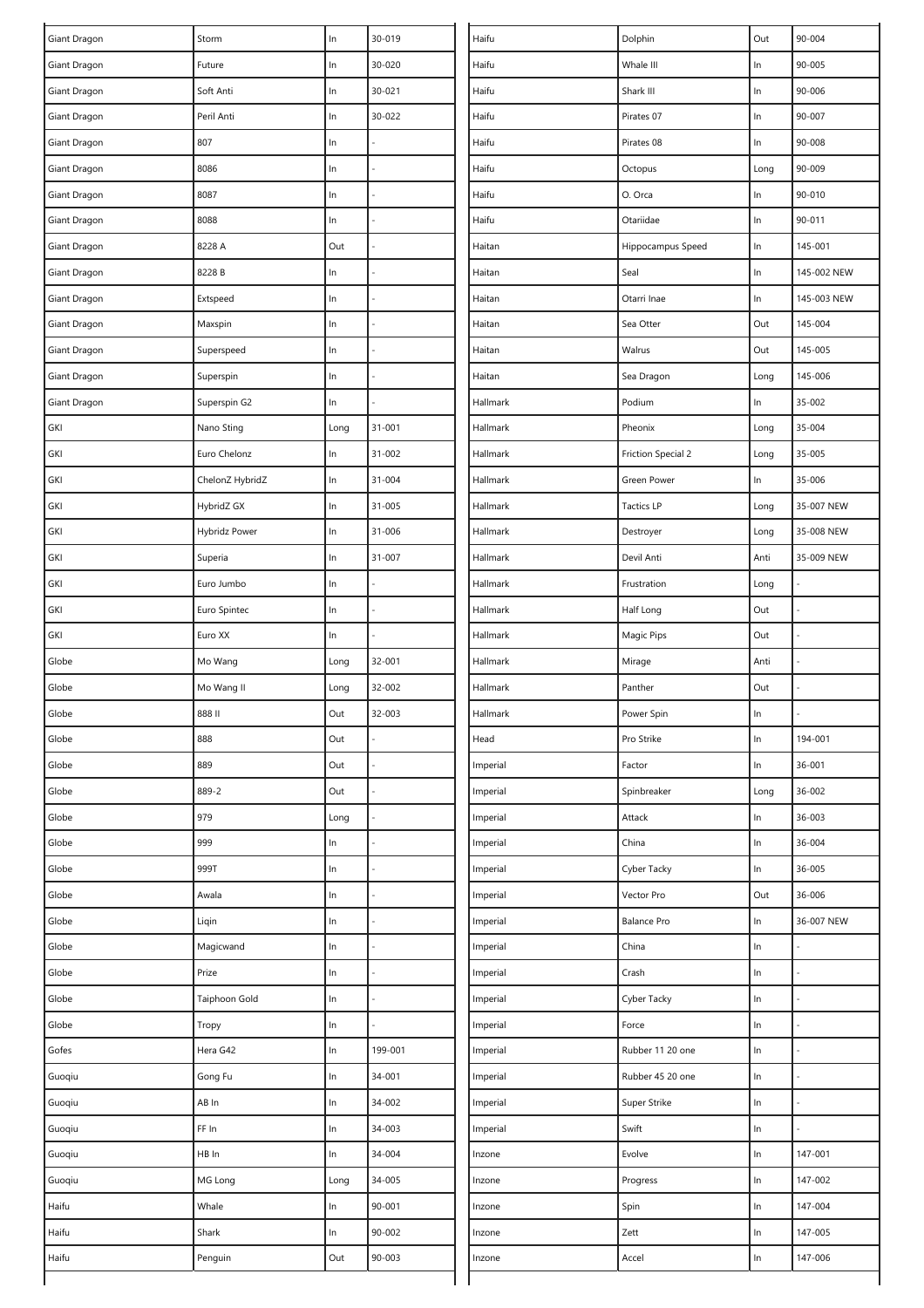| <b>ITC</b> | Powercell Ultra        | $\ln$ | 157-006    | Joola      | Energy                  | $\ln$ |             |
|------------|------------------------|-------|------------|------------|-------------------------|-------|-------------|
| <b>ITC</b> | Impact                 | $\ln$ | 157-007    | Joola      | Energy X-tra            | ln    |             |
| <b>ITC</b> | Hello                  | $\ln$ | 157-008    | Joola      | Fiesta                  | $\ln$ |             |
| Japtec     | Balance                | In    |            | Joola      | Mambo                   | In    |             |
| Japtec     | DL - 01                | Long  |            | Joola      | Mambo H                 | In    |             |
| Japtec     | Experience             | In    |            | Joola      | Octopus                 | Long  |             |
| Japtec     | Performance            | $\ln$ |            | Joola      | Peking                  | $\ln$ |             |
| Japtec     | Precision              | In    |            | Joola      | Samba                   | In    |             |
| Joola      | Shark                  | Long  | 40-002     | Joola      | Smart                   | In    |             |
| Joola      | Orca                   | Long  | 40-003     | Joola      | Smash                   | ln    |             |
| Joola      | Amy                    | Anti  | 40-004     | Joola      | Tango Extrem            | $\ln$ |             |
| Joola      | Express Ultra          | Out   | 40-006     | Joola      | Tango Ultra             | Out   |             |
| Joola      | X-Plode                | In    | 40-008     | Joola      | Teacher                 | $\ln$ |             |
| Joola      | Samba +                | $\ln$ | 40-011     | Joola      | Thema                   | In    |             |
| Joola      | Rhyzm                  | In    | 40-013     | Joola      | Topspin                 | $\ln$ |             |
| Joola      | Upp                    | $\ln$ | 40-014     | Joola      | Tramp                   | $\ln$ |             |
| Joola      | Maxxx                  | $\ln$ | 40-015     | Juic       | Nanospin                | In    | 41-004      |
| Joola      | Novic                  | $\ln$ | 40-016     | Juic       | Nano Spin II            | $\ln$ | 41-006      |
| Joola      | Maxxx-P                | $\ln$ | 40-017     | Juic       | Patisuma V              | Out   | $41 - 011$  |
| Joola      | Rhyzm-P                | In    | 40-018     | Juic       | 999                     | In    |             |
| Joola      | Infinity               | $\ln$ | 40-019     | Juic       | 999 Elite               | $\ln$ |             |
| Joola      | GX 75                  | $\ln$ | 40-020     | Juic       | Dany V                  | In    |             |
| Joola      | 4 All                  | $\ln$ | 40-021     | Juic       | DrivaSmash              | In    |             |
| Joola      | 4 You                  | In    | 40-022     | Juic       | Driva Smash Ultima      | In    |             |
| Joola      | Zack                   | In    | 40-023     | Juic       | Leggy R                 | Long  |             |
| Joola      | Rhyzm-tech             | In    | 40-024     | Juic       | Masterspin              | Out   |             |
| Joola      | Samba 19               | In    | 40-025     | Juic       | Neo Anti                | Anti  |             |
| Joola      | Samba 27               | $\ln$ | 40-026     | Juic       | Offense                 | Out   |             |
| Joola      | Samba Tech             | In    | 40-027     | Juic       | Scramble                | In    |             |
| Joola      | <b>CWX</b>             | Long  | 40-028     | Juic       | SpinSpiel               | $\ln$ |             |
| Joola      | Golden Tango           | $\ln$ | 40-029     | KBS        | Assos Power             | $\ln$ | 198-001     |
| Joola      | Rhyzer 43              | $\ln$ | 40-030     | KBS        | Moliva                  | $\ln$ | 198-002     |
| Joola      | Axxess                 | $\ln$ | 40-031     | KBS        | Rize Soft               | $\ln$ | 198-003 NEW |
| Joola      | Rhyzer 48              | In    | 40-032     | KBS        | Tarsus Spin             | In    | 198-004     |
| Joola      | Golden Tango PS        | $\ln$ | 40-033     | KBS        | Truva Lp                | Long  | 198-005     |
| Joola      | Rhyzer Pro 50          | In    | 40-034     | KBS        | Truva SP                | Out   | 198-006 NEW |
| Joola      | Rhyzer Pro 45          | $\ln$ | 40-035     | Killerspin | Fortissimo              | $\ln$ | 43-002      |
| Joola      | Dynaryz ACC            | $\ln$ | 40-036     | Killerspin | Nitrx-4Z                | In    |             |
| Joola      | Dynaryz AGR            | $\ln$ | 40-037     | Kinson     | Perfect                 | ln    |             |
| Joola      | Dynaryz CMD            | $\ln$ | 40-038 NEW | Kinson     | Super Spin              | In    |             |
| Joola      | Rhyzen CMD             | In    | 40-039 NEW | Kokutaku   | $G-10$                  | $\ln$ | 45-004 NEW  |
| Joola      | Rhyzen ZGR             | $\ln$ | 40-040 NEW | Kokutaku   | BLütenkirsche 868       | $\ln$ |             |
| Joola      | Micron                 | In    | 40-041 NEW | Kokutaku   | BLütenkirsche 868 Tokyo | $\ln$ |             |
| Joola      | Vizon                  | $\ln$ | 40-042 NEW | Kokutaku   | Clitter                 | Out   |             |
| Joola      | Dynaryz ZGR            | $\ln$ | 40-043 NEW | Kokutaku   | Spec-V                  | In    |             |
| Joola      | Anti Topspin Toni Hold | Anti  |            | Kokutaku   | Spindle                 | $\ln$ |             |
| Joola      | Badman                 | Long  |            | Kokutaku   | Synchron                | $\ln$ |             |
| Joola      | Compass                | In    |            | Kokutaku   | Tuple 007               | In    |             |
|            |                        |       |            |            |                         |       |             |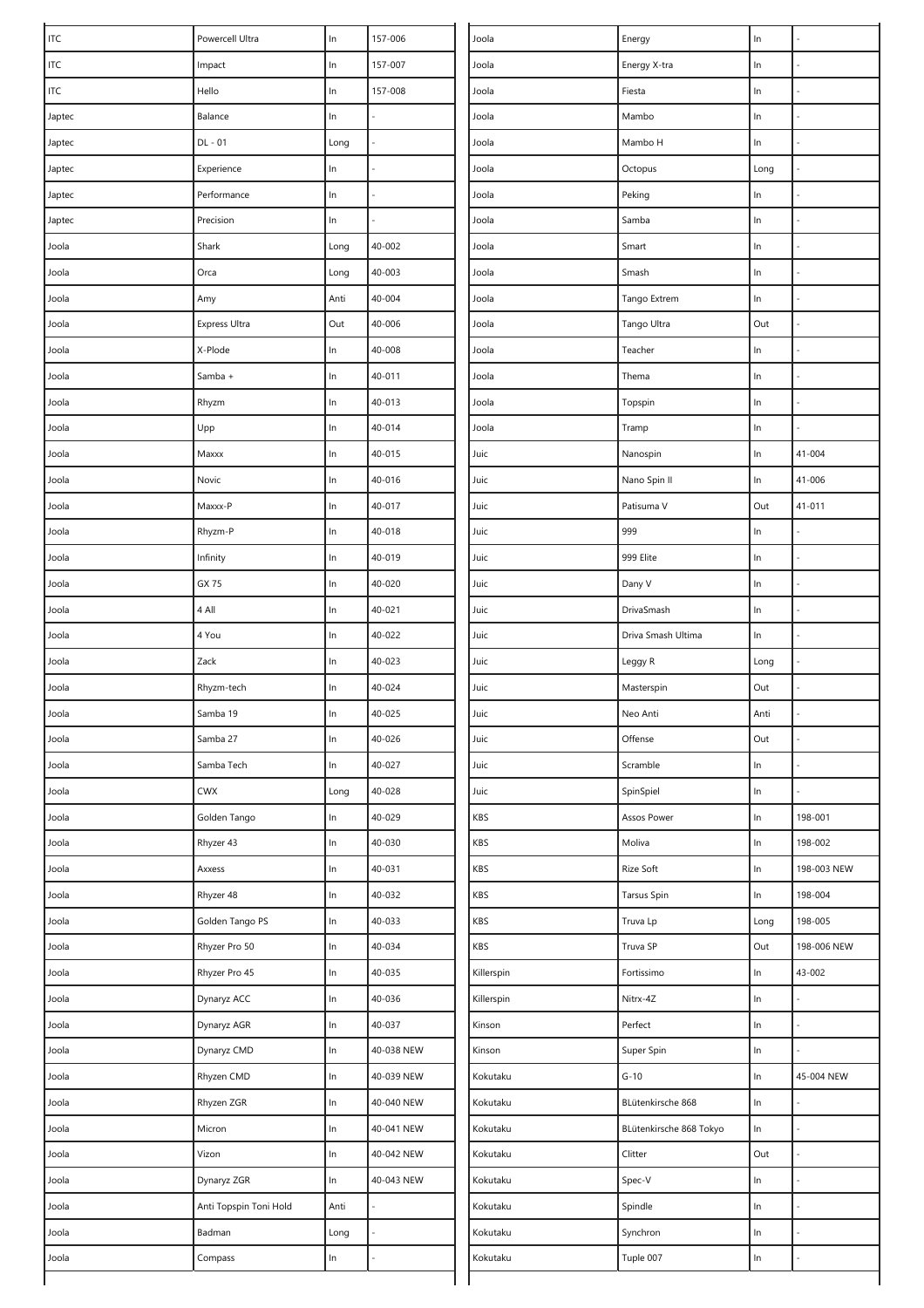| Kokutaku | Tuple 007 Taiwan  | $\ln$ |            | Loki      | Rxton I           | $\ln$ | 158-005     |
|----------|-------------------|-------|------------|-----------|-------------------|-------|-------------|
| Kokutaku | Tuple 110         | Out   |            | Loki      | Rxton III         | $\ln$ | 158-006     |
| Kokutaku | Tuple 119         | Out   |            | Loki      | Rxton V           | $\ln$ | 158-007     |
| Kokutaku | Tuple 911         | Long  |            | Loki      | Arthur Asia       | $\ln$ | 158-008     |
| KTL      | Black Power [B]   | $\ln$ | 110-001    | Loki      | Arthur Europe     | $\ln$ | 158-009     |
| KTL      | Red Diamond [R]   | $\ln$ | 110-002    | Loki      | Arthur Pro        | $\ln$ | 158-010 NEW |
| KTL      | Stranger          | Long  | 110-003    | Loki      | Arthur China      | $\ln$ | 158-011 NEW |
| KTL      | Golden Star       | $\ln$ | 110-004    | Metal TT  | Death             | Long  | 180-001     |
| KTL      | Magic Power       | Out   | 110-005    | Meteor    | 575               | Long  |             |
| KTL      | Pro XP            | In    | 110-006    | Meteor    | $71 - 1$          | Long  |             |
| KTL      | Pro XT            | In    | 110-007    | Meteor    | $71 - 2$          | Out   |             |
| KTL      | Panther           | $\ln$ | 110-008    | Meteor    | 813               | $\ln$ |             |
| KTL      | Falcon            | $\ln$ | 110-009    | Meteor    | 835               | $\ln$ |             |
| KTL      | Rapid Speed       | $\ln$ | 110-010    | Meteor    | 845               | Long  |             |
| KTL      | Rapid Sound       | ln    | 110-011    | Meteor    | 8512              | Long  |             |
| KTL      | Rapid Soft        | ln    | 110-012    | Meteor    | 9012              | Long  |             |
| KTL      | Recoil            | ln    | 110-013    | Milky Way | Apollo            | $\ln$ | 49-001      |
| KTL      | Rapid Power       | $\ln$ | 110-014    | Milky Way | Sun               | $\ln$ | 49-002      |
| KTL      | <b>Blue Ocean</b> | $\ln$ | 110-015    | Milky Way | Moon              | $\ln$ | 49-003      |
| KTL      | Torrent           | $\ln$ | 110-017    | Milky Way | Moon Speed        | $\ln$ | 49-004      |
| L.d.t.t  | <b>EA777</b>      | $\ln$ | 140-001    | Milky Way | MaxTense M. Star  | $\ln$ | 49-005      |
| Lion     | Roar              | $\ln$ | 46-001     | Milky Way | MaxTense E. Moon  | $\ln$ | 49-006      |
| Lion     | Claw              | Long  | 46-002     | Milky Way | <b>Big Dipper</b> | $\ln$ | 49-007      |
| Lion     | Star              | $\ln$ | 46-003     | Milky Way | Super Kim         | Long  | 49-009      |
| Lion     | 2 Stars           | In    | 46-004     | Milky Way | Qing              | Long  | 49-010      |
| Lion     | 3 Stars           | $\ln$ | 46-005     | Milky Way | Uranus Poly       | Out   | 49-011      |
| Lion     | Super 3           | $\ln$ | 46-006     | Milky Way | Young             | Long  | 49-016      |
| Lion     | 5 Stars           | $\ln$ | 46-007     | Milky Way | VIP               | Long  | 49-017      |
| Lion     | Aggressor         | In    | 46-008     | Milky Way | <b>VVIP</b>       | Long  | 49-018      |
| Lion     | Allrounder        | ln    | 46-009     | Milky Way | Uranus Pro        | Out   | 49-019      |
| Lion     | Elite Control     | $\ln$ | 46-010     | Milky Way | MaxTense Venus    | $\ln$ | 49-022      |
| Lion     | Rebirth           | Out   | 46-011     | Milky Way | MaxTense Earth    | $\ln$ | 49-023      |
| Lion     | Radiant           | In    | 46-012     | Milky Way | MaxTense Jupiter  | $\ln$ | 49-025      |
| Lion     | Firearms          | Out   | 46-013     | Milky Way | 955               | Long  |             |
| Lion     | Mantlet           | Anti  | 46-014     | Milky Way | 9000              | $\ln$ |             |
| Lion     | Trapper           | Long  | 46-015     | Milky Way | Mars              | $\ln$ |             |
| Lion     | Pavise            | Anti  | 46-016     | Milky Way | Mercury           | $\ln$ |             |
| Lion     | Trident           | In    | 46-017     | Milky Way | Neptune           | Long  |             |
| Lion     | Trapper SP        | Long  | 46-018 NEW | Milky Way | Pluto             | Out   |             |
| Lion     | E-Shield          | Anti  | 46-019 NEW | Milky Way | Saturn            | $\ln$ |             |
| Lion     | International     | $\ln$ |            | Mizuno    | Booster HP        | Out   | 50-005      |
| Lion     | Scirocco          | $\ln$ |            | Mizuno    | Opti              | $\ln$ | 50-006      |
| Lion     | SS 800            | In    |            | Mizuno    | Rookie            | $\ln$ | 50-007      |
| Lion     | Typhoon           | $\ln$ |            | Mizuno    | <b>GF T48</b>     | $\ln$ | 50-008      |
| Lion     | XA 900            | $\ln$ |            | Mizuno    | <b>GF T45</b>     | $\ln$ | 50-009      |
| Loki     | <b>GTX</b>        | $\ln$ | 158-002    | Mizuno    | <b>GF T40</b>     | $\ln$ | 50-010      |
| Loki     | TIII Paragon      | In    | 158-003    | Mizuno    | <b>GF PRO</b>     | $\ln$ | 50-012      |
| Loki     | 80                | In    | 158-004    | Mizuno    | Q3                | $\ln$ | 50-013      |
|          |                   |       |            |           |                   |       |             |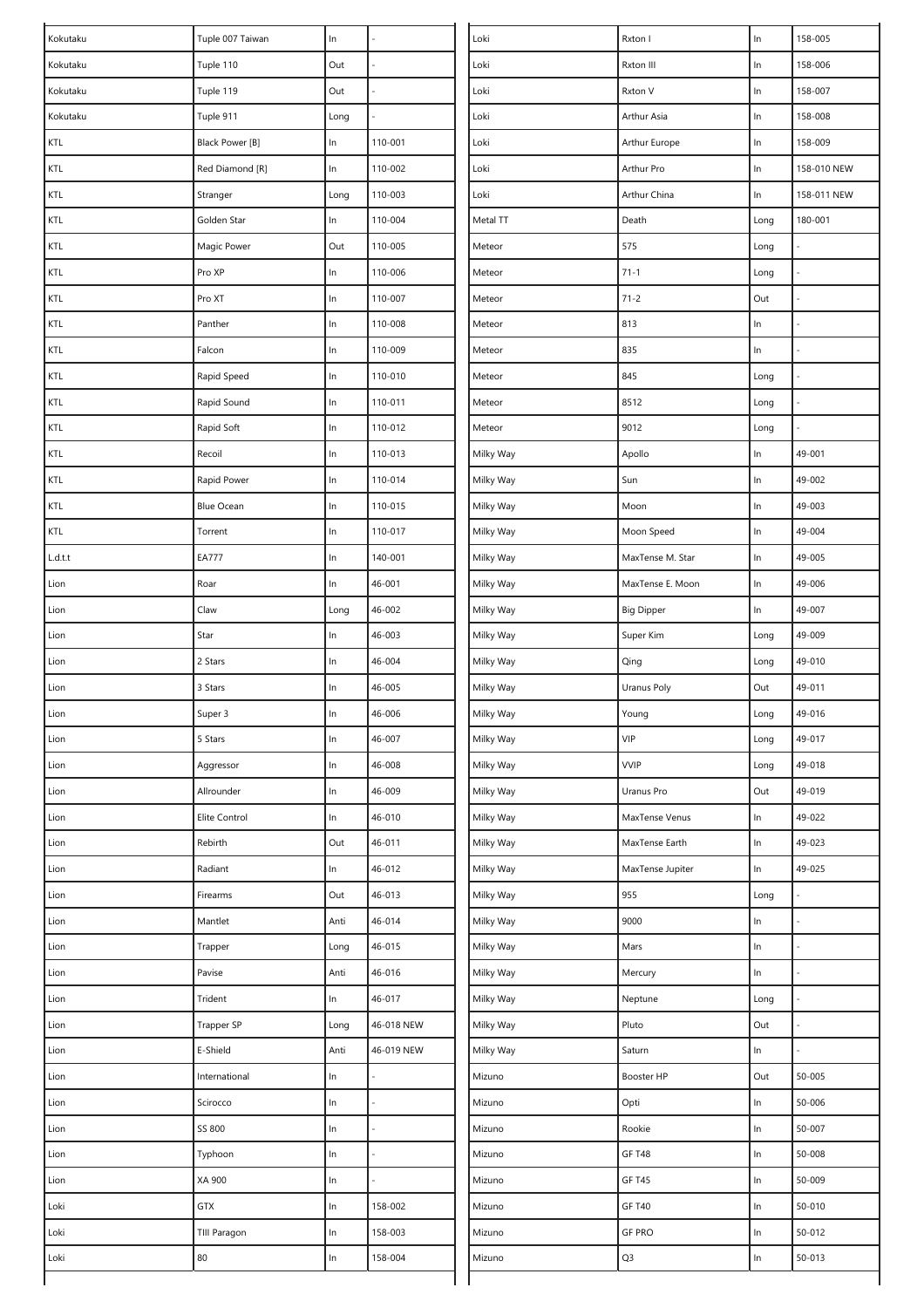| Mizuno  | Q4                | $\ln$ | 50-014     | Nittaku | Beautry           | Out   | 54-030     |
|---------|-------------------|-------|------------|---------|-------------------|-------|------------|
| Mizuno  | GF R              | In    | 50-015     | Nittaku | Jammin            | ln    | 54-031     |
| Mizuno  | Q5                | $\ln$ | 50-016     | Nittaku | DO Knuckle        | Out   | 54-032     |
| Mizuno  | Q5S               | In    | 50-019     | Nittaku | Fastarc P-1       | $\ln$ | 54-033     |
| Mizuno  | Unison+           | In    | 50-020     | Nittaku | Super Do Knuckle  | Out   | 54-034     |
| Mizuno  | Q1                | In    | $50 - 021$ | Nittaku | Factive           | In    | 54-035     |
| Mizuno  | Booster EV        | Out   |            | Nittaku | Hammondpower      | $\ln$ | 54-036     |
| Mizuno  | Booster SA        | Out   |            | Nittaku | Hayate 44         | Out   | 54-037     |
| Mizuno  | Polaris           | Out   |            | Nittaku | Do Knuckle44      | Out   | 54-038     |
| Mizuno  | Unison            | In    |            | Nittaku | Moristo SP AX     | Out   | 54-039     |
| Neottec | Hinomi            | In    | 91-001     | Nittaku | RuuKing           | $\ln$ | 54-040     |
| Neottec | Iken              | In    | 91-002     | Nittaku | Goriki Counter    | $\ln$ | 54-041     |
| Neottec | Katana            | In    | 91-003     | Nittaku | Goriki Kaisoku    | In    | 54-042     |
| Neottec | Tokkan            | Long  | 91-004     | Nittaku | F-Road            | $\ln$ | 54-043     |
| Neottec | Maxima In         | In    | 91-005     | Nittaku | Radice            | In    | 54-044     |
| Neottec | Enkei In          | In    | 91-006     | Nittaku | Sonic AR          | Out   | 54-045     |
| Neottec | X5                | In    | 91-007     | Nittaku | Spintial          | ln    | 54-046     |
| Nexy    | Kairos            | Out   | 94-002     | Nittaku | Sieger PK 50      | $\ln$ | 54-047     |
| Nexy    | Chaos             | Long  | 94-003     | Nittaku | Blastac [B]       | $\ln$ | 54-048     |
| Nexy    | Karis             | In    | 94-005     | Nittaku | Inception         | In    | 54-049     |
| Nexy    | Etika             | In    | 94-006 NEW | Nittaku | Hammond Z2        | $\ln$ | 54-051     |
| Nexy    | Stealer           | Long  | 94-007 NEW | Nittaku | Hammond Z6        | $\ln$ | 54-052     |
| Nimatsu | Zerberus          | Long  | 53-002     | Nittaku | Specialist X      | Out   | 54-053     |
| Nimatsu | Hurricane         | In    |            | Nittaku | Blastac [B] III   | In    | 54-054     |
| Nimatsu | Pegasus           | In    |            | Nittaku | Royalprince       | Out   | 54-055     |
| Nimatsu | Scorpion          | In    |            | Nittaku | Largeking         | Out   | 54-056     |
| Nimatsu | Spinfighter ***   | In    |            | Nittaku | DO Knuckle LONG-1 | Long  | 54-058 NEW |
| Nimatsu | XX5               | ln    |            | Nittaku | Hammond Z8        | $\ln$ | 54-059 NEW |
| Nittaku | Specialist Hibiki | Out   | 54-003     | Nittaku | Arufeel           | $\ln$ |            |
| Nittaku | Narucross 44      | Out   | 54-004     | Nittaku | <b>Best Anti</b>  | Anti  |            |
| Nittaku | Hammond FA Speed  | Out   | 54-006     | Nittaku | Express           | Out   |            |
| Nittaku | Renanos Hold      | In    | 54-009     | Nittaku | Hammond           | $\ln$ |            |
| Nittaku | Wallest           | Long  | 54-013     | Nittaku | Hammond FA        | Out   |            |
| Nittaku | Fastarc G-1       | In.   | 54-015     | Nittaku | Hammond Pro a     | In    |            |
| Nittaku | Fastarc S-1       | $\ln$ | 54-016     | Nittaku | Japan Original    | $\ln$ |            |
| Nittaku | Galze             | $\ln$ | 54-017     | Nittaku | Magic Carbon      | In    |            |
| Nittaku | Royallarge        | Out   | 54-018     | Nittaku | Micro             | $\ln$ |            |
| Nittaku | Retora            | In    | 54-019     | Nittaku | Moristo 2000      | $\ln$ |            |
| Nittaku | Flyatt            | In    | 54-020     | Nittaku | Moristo 44        | Out   |            |
| Nittaku | Pimple Slide      | Out   | 54-021     | Nittaku | Moristo DF        | $\ln$ |            |
| Nittaku | Revspin           | In    | 54-022     | Nittaku | Moristo LP        | Long  |            |
| Nittaku | Jewellarge        | Out   | 54-023     | Nittaku | Moristo LP One    | Long  |            |
| Nittaku | P 12              | In    | 54-024     | Nittaku | Moristo SP        | Out   |            |
| Nittaku | Fastarc C-1       | $\ln$ | 54-025     | Nittaku | Narucross EX      | $\ln$ |            |
| Nittaku | Zalt              | $\ln$ | 54-026     | Nittaku | Nodias            | $\ln$ |            |
| Nittaku | Alhelg            | $\ln$ | 54-027     | Nittaku | Pimplemini        | Out   |            |
| Nittaku | Flyatt Spin       | In    | 54-028     | Nittaku | Pimplemini One    | Out   |            |
| Nittaku | Lonfrict          | Long  | 54-029     | Nittaku | Refoma            | $\ln$ |            |
|         |                   |       |            |         |                   |       |            |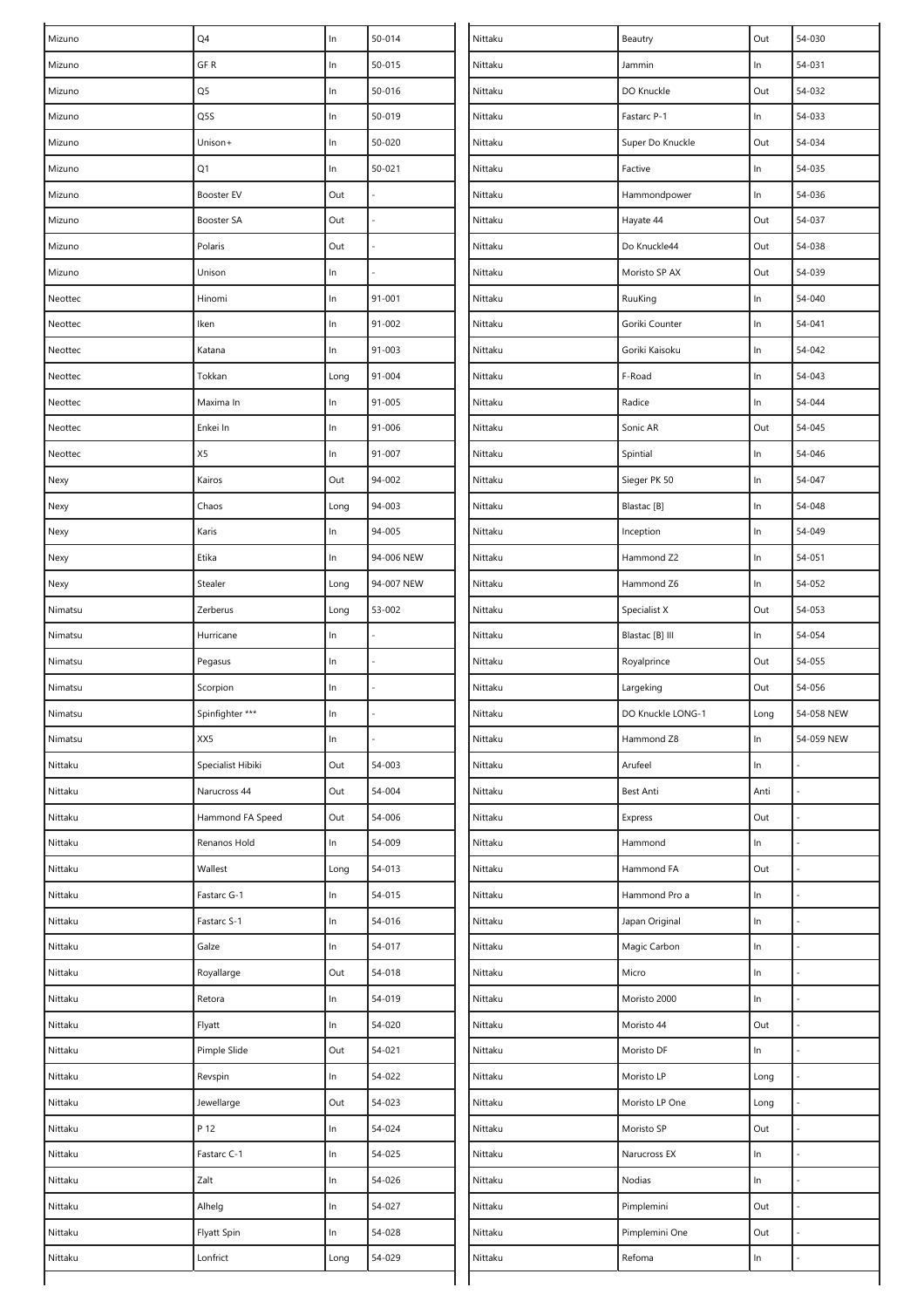| Nittaku       | Renanos               | $\ln$ |             | Prasidha        | Tokyo                  | ln    |             |
|---------------|-----------------------|-------|-------------|-----------------|------------------------|-------|-------------|
| Nittaku       | Screw                 | Long  |             | Prasidha        | Twister 8338           | In    |             |
| Nittaku       | Screw One             | Long  |             | Proideal        | Magician I             | Long  | 181-001     |
| Nittaku       | Specialist Chikara    | Out   |             | Proideal        | Magician II            | Long  | 181-002     |
| Nittaku       | Specialist One        | Out   |             | Reactor         | Mirage                 | Out   | 60-001      |
| Nittaku       | Specialist Soft       | Out   |             | Reactor         | Rafale                 | Out   | 60-002      |
| Nittaku       | Specialist Soft HS    | Out   |             | Reactor         | Pioneer                | Out   | 60-003      |
| Nittaku       | Super Large           | Out   |             | Reactor         | Corbor                 | $\ln$ | 60-005      |
| Nozomi        | Kateru                | In    | 148-001     | Reactor         | Tornado                | $\ln$ | 60-006      |
| Nozomi        | Kateru JP             | In    | 148-002     | Reactor         | Ckylin                 | In    | 60-007      |
| Nozomi        | Kateru world Stage    | In    | 148-003     | Reactor         | Thunder                | In    | 60-008      |
| Nozomi        | Kateru Super Nova     | ln    | 148-004     | Reactor         | Tornado Pro            | In    | 60-009 NEW  |
| Palio         | Macro ERA             | In    | 55-001      | Reactor         | Tornado Long           | Long  | 60-010 NEW  |
| Palio         | Conqueror             | $\ln$ | 55-002      | Rucanor         | Competition            | In    | 61-001      |
| Palio         | Flying Dragon         | Out   | 55-003      | Rucanor         | Mogi Ura               | $\ln$ |             |
| Palio         | Power Dragon          | Out   | 55-004      | Rucanor         | Orient                 | In    |             |
| Palio         | Thor's                | In    | 55-005      | Rucanor         | TTB-150                | $\ln$ |             |
| Palio         | Blit'z                | In    | 55-006      | San-Ei          | Taipan                 | In    | 87-001      |
| Palio         | The Way               | In    | 55-007      | Sanwei          | Target                 | In    | 62-001      |
| Palio         | Aeolus                | In    | 55-008      | Sanwei          | Gears                  | In    | 62-003      |
| Palio         | AK47                  | In    |             | Sanwei          | Ghost                  | Out   | 62-005      |
| Palio         | Amigo                 | In    |             | Sanwei          | Code                   | Long  | 62-006      |
| Palio         | CJ8000                | In    |             | Sanwei          | T88 Taiji              | $\ln$ | 62-007      |
| Palio         | <b>CK531A</b>         | Long  |             | Sanwei          | T88                    | In    | 62-008      |
| Palio         | Drunken Dragon        | In    |             | Sanwei          | $T88 - I$              | In    | 62-009      |
| Palio         | <b>Emperor Dragon</b> | In    |             | Sanwei          | T88 - II               | In    | 62-010      |
| Palio         | Hadou                 | In    |             | Sanwei          | T88 - III              | In    | 62-011      |
| Palio         | Hidden Dragon         | $\ln$ |             | Sanwei          | Target Pro 40+         | $\ln$ | 62-015      |
| Palio         | HK1997                | In    |             | Sanwei          | Pistol Racket          | In    | 62-016      |
| Palio         | Macro                 | $\ln$ |             | Sanwei          | DZ Dizzy               | Long  | 62-017      |
| Palio         | Macro Pro             | In    |             | Sanwei          | Gear Hyper             | $\ln$ | 62-020      |
| Palio         | Wildish Dragon        | In    |             | Sanwei          | <b>Target National</b> | $\ln$ | 62-021      |
| Palio         | WP1013                | Out   |             | Sauer & Troeger | Hellfire               | Long  | 130-001     |
| Period Making | Firedrake             | In    | 170-001     | Sauer & Troeger | Secret Flow            | In    | 130-002     |
| Period Making | Zebra                 | Long  | 170-004     | Sauer & Troeger | Easy P                 | Long  | 130-003     |
| Pimplepark    | Wobbler               | Long  | 163-001     | Sauer & Troeger | Hass                   | Out   | 130-004     |
| Pimplepark    | Cluster               | Long  | 163-002     | Sauer & Troeger | Zargus                 | Out   | 130-005     |
| Pimplepark    | Epos                  | In.   | 163-003     | Sauer & Troeger | Hipster                | Out   | 130-006     |
| Pimplepark    | Tenaxx                | Anti  | 163-004     | Sauer & Troeger | Schmerz                | Long  | 130-007     |
| Pongfinity    | Sensei                | $\ln$ | 207-001 NEW | Sauer & Troeger | Super Stop             | Anti  | 130-008     |
| Prasidha      | Titan                 | In    | 58-002      | Sauer & Troeger | Hellfire-X             | Long  | 130-009     |
| Prasidha      | Long 1615             | Long  | 58-003      | Saviga          | Turbo                  | $\ln$ | 113-001     |
| Prasidha      | Master                | In    | 58-004      | Saviga          | Fantasy                | Long  | 113-002     |
| Prasidha      | 830                   | $\ln$ |             | Saviga          | 27                     | Long  | 113-003     |
| Prasidha      | Action                | Out   |             | Saviga          | Se7en Swing Sync       | Out   | 113-004     |
| Prasidha      | Frankfurt             | In    |             | Saviga          | Monster 77             | Long  | 113-005     |
| Prasidha      | Long-A                | Long  |             | Saviga          | Superspeed 777         | $\ln$ | 113-006     |
| Prasidha      | Osaka                 | In    |             | Saviga          | Super Block            | Out   | 113-007 NEW |
|               |                       |       |             |                 |                        |       |             |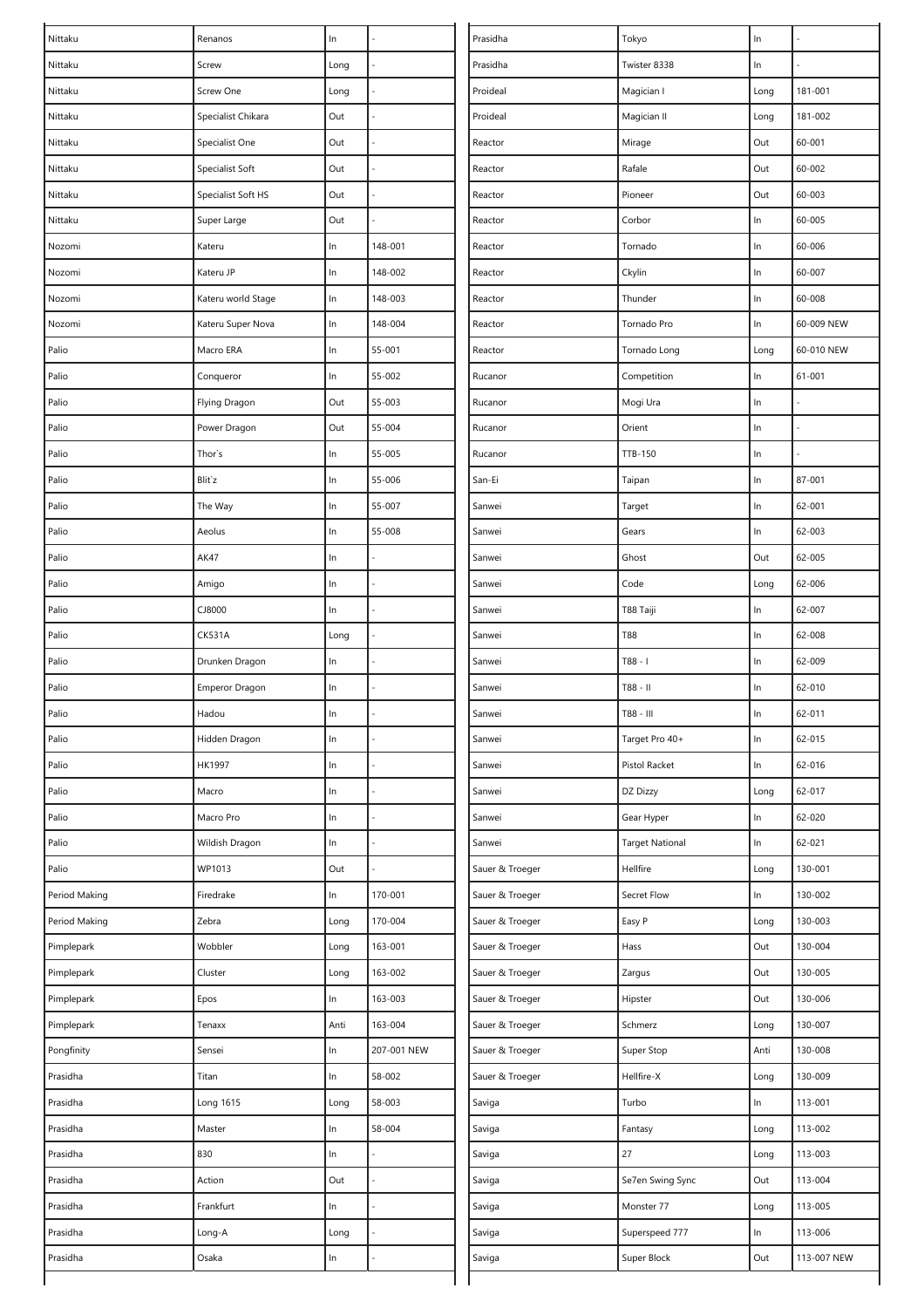| Saviga     | Super Long              | Long  | 113-008 NEW | Stag       | Super                | $\ln$ | 67-010  |
|------------|-------------------------|-------|-------------|------------|----------------------|-------|---------|
| Schildkröt | Avantgarde ***          | In    |             | Stag       | Power Drive          | ln    | 67-011  |
| Schildkröt | Champion *****          | $\ln$ |             | Stag       | All Round            | $\ln$ | 67-012  |
| Schildkröt | Elite                   | In    |             | Stag       | Thunder Spin Plus    | $\ln$ | 67-013  |
| Schildkröt | Energy                  | In    |             | Stag       | Robust               | $\ln$ | 67-014  |
| Schildkröt | Jade                    | In    |             | Stag       | Star X               | $\ln$ | 67-015  |
| Schildkröt | Prestige                | $\ln$ |             | Stag       | Control              | $\ln$ | 67-016  |
| Schildkröt | Spinmax                 | In    |             | Stag       | Ninja Attack         | $\ln$ |         |
| Skitt      | Aconda                  | $\ln$ | 133-001     | Stag       | Ninja Fire           | $\ln$ |         |
| Skitt      | Uno                     | $\ln$ | 133-002     | Start Line | <b>Expert Energy</b> | $\ln$ | 196-001 |
| Skitt      | Aconda Power            | $\ln$ | 133-003     | Starwood   | Speed                | $\ln$ | 121-001 |
| Soulspin   | Project Sixteen         | $\ln$ | 166-001     | Starwood   | Spin                 | $\ln$ | 121-002 |
| Soulspin   | Project Sixteen ST      | In    | 166-002     | Starwood   | Power                | $\ln$ | 121-003 |
| Spinlab    | Vortex                  | Anti  | 195-001     | Starwood   | Alfa 3               | Long  | 121-004 |
| Spinlord   | Marder                  | $\ln$ | 108-001     | Starwood   | Bravo                | Out   | 121-005 |
| Spinlord   | Tiger                   | $\ln$ | 108-002     | Starwood   | Bravo 8              | Out   | 121-007 |
| Spinlord   | Adler                   | $\ln$ | 108-003     | Starwood   | Naruwan              | $\ln$ | 121-008 |
| Spinlord   | Zeitgeist               | Long  | 108-004     | Stiga      | Boost TC             | $\ln$ | 68-002  |
| Spinlord   | Stachelfeuer            | Long  | 108-005     | Stiga      | <b>Boost TS</b>      | $\ln$ | 68-003  |
| Spinlord   | Dornenglanz             | Long  | 108-006     | Stiga      | Magna TC II          | $\ln$ | 68-006  |
| Spinlord   | Irbis                   | In    | 108-007     | Stiga      | Magna TS II          | $\ln$ | 68-007  |
| Spinlord   | Blitzschlag             | Long  | 108-008     | Stiga      | Calibra LT           | $\ln$ | 68-008  |
| Spinlord   | Degu                    | Out   | 108-009     | Stiga      | Calibra LT Sound     | ln    | 68-009  |
| Spinlord   | Feuerstich              | Long  | 108-010     | Stiga      | Power LT             | $\ln$ | 68-010  |
| Spinlord   | Waran                   | Out   | 108-011     | Stiga      | $\sf S$              | $\ln$ | 68-011  |
| Spinlord   | Sternenfall             | Long  | 108-012     | Stiga      | S <sub>1</sub>       | $\ln$ | 68-012  |
| Spinlord   | Agenda                  | Long  | 108-013     | Stiga      | S <sub>2</sub>       | $\ln$ | 68-013  |
| Spinlord   | Keiler                  | Out   | 108-014     | Stiga      | $S3$                 | $\ln$ | 68-014  |
| Spinlord   | Dornenglanz II          | Long  | 108-015     | Stiga      | S <sub>4</sub>       | In    | 68-015  |
| Spinlord   | Gipfelsturm             | Out   | 108-016     | Stiga      | S <sub>5</sub>       | $\ln$ | 68-016  |
| Spinlord   | Sandwind                | Anti  | 108-017     | Stiga      | Calibra LT Plus      | $\ln$ | 68-017  |
| Spinlord   | Ozelot                  | In    | 108-018     | Stiga      | Calibra LT Spin      | $\ln$ | 68-018  |
| Spinlord   | Strahlkraft             | Long  | 108-019     | Stiga      | Magna TX             | $\ln$ | 68-019  |
| Spinlord   | Tanuki                  | In    | 108-020     | Stiga      | Calibra Tour S       | $\ln$ | 68-020  |
| Spinlord   | Gigant                  | Anti  | 108-021     | Stiga      | Calibra Tour M       | ln    | 68-021  |
| Spinlord   | ORKan                   | Out   | 108-022     | Stiga      | Calibra Tour H       | In    | 68-022  |
| Spinlord   | Wyvern                  | Out   | 108-023     | Stiga      | Airoc S              | ln    | 68-023  |
| Spinlord   | Leviathan               | Long  | 108-024     | Stiga      | Airoc M              | $\ln$ | 68-024  |
| Spinlord   | Quokka                  | Anti  | 108-025     | Stiga      | Airoc Astro S        | $\ln$ | 68-025  |
| Spinlord   | Nashorn                 | Out   | 108-026     | Stiga      | Airoc Astro M        | ln    | 68-026  |
| Spinlord   | Dornenglanz III         | Long  | 108-027 NEW | Stiga      | Genesis M            | $\ln$ | 68-027  |
| Stag       | Peter Karlsson Training | In    | 67-002      | Stiga      | Genesis S            | $\ln$ | 68-028  |
| Stag       | Championship            | In    | 67-004      | Stiga      | Mantra S             | $\ln$ | 68-029  |
| Stag       | International           | $\ln$ | 67-005      | Stiga      | Mantra M             | $\ln$ | 68-030  |
| Stag       | Power Drive Plus        | $\ln$ | 67-006      | Stiga      | Mantra H             | ln    | 68-031  |
| Stag       | Official                | In    | 67-007      | Stiga      | Genesis II Spin S    | $\ln$ | 68-033  |
| Stag       | Peter Karlsson Gen-II   | $\ln$ | 67-008      | Stiga      | Genesis II Spin M    | $\ln$ | 68-034  |
| Stag       | Tec                     | In    | 67-009      | Stiga      | Vertical 20          | Long  | 68-035  |
|            |                         |       |             |            |                      |       |         |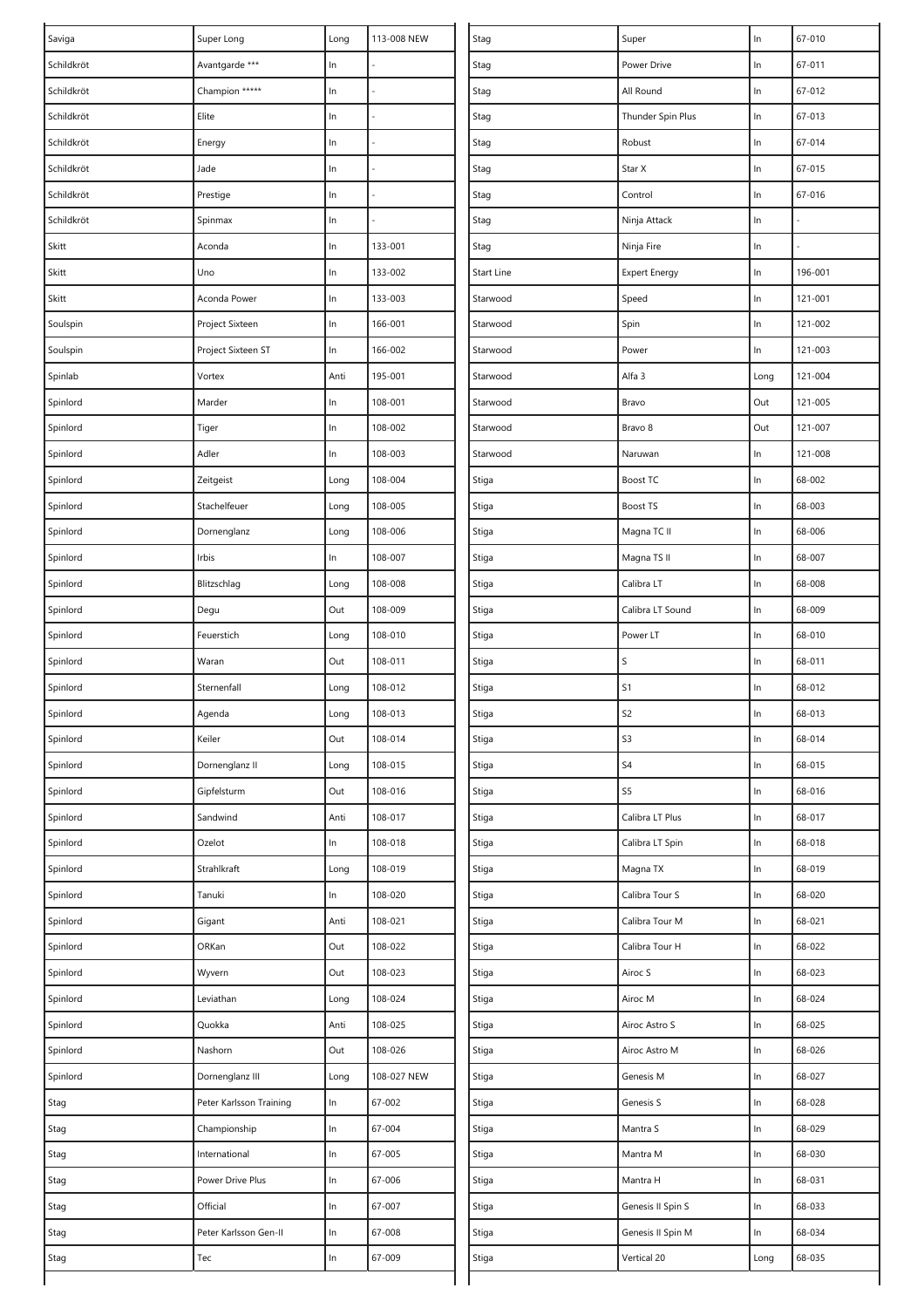| Stiga   | Vertical 55        | Long  | 68-036  | Sunflex          | Taipan      | $\ln$ | 69-007     |
|---------|--------------------|-------|---------|------------------|-------------|-------|------------|
| Stiga   | Horizontal 20      | Long  | 68-037  | Sunflex          | Shogun      | $\ln$ | 69-008     |
| Stiga   | Horizontal 55      | Long  | 68-038  | Sunflex          | Mikado      | $\ln$ | 69-009     |
| Stiga   | Magnify LB         | Out   | 68-039  | Sunflex          | Mogul       | $\ln$ | 69-010     |
| Stiga   | Asteria S          | In    | 68-040  | Sunflex          | Sun-Power   | $\ln$ | 69-011     |
| Stiga   | Symmetry           | Out   | 68-041  | Sunflex          | Sun-Control | In    | 69-012     |
| Stiga   | Star               | $\ln$ | 68-042  | Sunflex          | AF50        | In    | 69-013     |
| Stiga   | $Star^*$           | $\ln$ | 68-043  | Sunflex          | <b>BZ60</b> | In    | 69-014     |
| Stiga   | Star**             | $\ln$ | 68-044  | Sunflex          | Dr. Freeze  | Anti  | 69-015     |
| Stiga   | Star***            | $\ln$ | 68-045  | Sunflex          | Zenith      | $\ln$ | 69-016     |
| Stiga   | Star****           | In    | 68-046  | Sunflex          | AF 50       | $\ln$ |            |
| Stiga   | Star*****          | $\ln$ | 68-047  | Sunflex          | BZ 60       | In    |            |
| Stiga   | DNA Pro S          | In    | 68-048  | Sunflex          | Mandarin    | $\ln$ |            |
| Stiga   | DNA Pro M          | $\ln$ | 68-049  | Sunflex          | Mikado      | In    |            |
| Stiga   | DNA Pro H          | In    | 68-050  | Sunflex          | Mogul       | $\ln$ |            |
| Stiga   | DNA Future M       | In    | 68-051  | Sunflex          | Samurai     | In    |            |
| Stiga   | Almana             | $\ln$ |         | Sunflex          | Shogun      | In    |            |
| Stiga   | Almana Sound       | In    |         | Sunflex          | Sun-Control | $\ln$ |            |
| Stiga   | Carbo              | $\ln$ |         | Sunflex          | Sun-Power   | $\ln$ |            |
| Stiga   | Carbo MC           | In    |         | Sunflex          | Taipan      | $\ln$ |            |
| Stiga   | Carbo Sound        | $\ln$ |         | Sunnysix         | Sunny3      | In    | 174-001    |
| Stiga   | Chop & Drive       | $\ln$ |         | Sunnysix         | Gust        | In    | 174-002    |
| Stiga   | Clippa             | Out   |         | Sunnysix         | Sunny7      | $\ln$ | 174-003    |
| Stiga   | Cobra 2000         | In    |         | Sword            | Break       | $\ln$ | 70-001     |
| Stiga   | Energy Absorber    | Anti  |         | Sword            | Maze        | $\ln$ | 70-005     |
| Stiga   | Evo                | In    |         | Sword            | Flute       | $\ln$ | 70-007     |
| Stiga   | Future             | $\ln$ |         | Sword            | Paladin II  | $\ln$ | 70-008     |
| Stiga   | Innova             | In    |         | Sword            | Long Can    | Out   | 70-010     |
| Stiga   | Innova Premium     | In    |         | Sword            | Dance       | Out   | 70-012     |
| Stiga   | Innova Ultra Light | In    |         | Sword            | Zeus        | $\ln$ | 70-013     |
| Stiga   | Magic              | $\ln$ |         | Sword            | Ares        | $\ln$ | 70-015     |
| Stiga   | Magna              | In    |         | Sword            | Venom       | Long  | 70-016     |
| Stiga   | Mendo              | In    |         | Sword            | Remix       | $\ln$ | 70-018 NEW |
| Stiga   | Mendo Energy       | In    |         | Sword            | Scylla III  | Long  | 70-019 NEW |
| Stiga   | Mendo MP           | In    |         | Sword            | 2000-F      | $\ln$ |            |
| Stiga   | Neos               | $\ln$ |         | Sword            | Hero        | In    |            |
| Stiga   | Neos Sound         | In    |         | Sword            | King        | ln    |            |
| Stiga   | Neos Tacky         | In    |         | Sword            | RG          | In    |            |
| Stiga   | Premium            | In    |         | Tagro            | Chimera     | In    | 190-001    |
| Stiga   | Radical            | Out   |         | Tagro            | Victor LB-1 | Out   | 190-002    |
| Stiga   | Royal              | Out   |         | Tagro            | Victor LB-2 | Out   | 190-003    |
| Suke    | Phgntom            | In    | 188-002 | Tecnopro         | Competition | $\ln$ |            |
| Sunflex | Expert Xonox       | In    | 69-001  | Tecnopro         | Expert      | In    |            |
| Sunflex | Expert Zeno        | $\ln$ | 69-002  | Tecnopro         | Supercom    | ln    |            |
| Sunflex | Anti Loop          | Anti  | 69-003  | Tecnopro         | Tournament  | $\ln$ |            |
| Sunflex | Ice Breaker        | Long  | 69-004  | The Pimpleholics | Jengking    | Long  | 178-001    |
| Sunflex | Samurai            | In    | 69-005  | The Pimpleholics | Puroo       | Out   | 178-002    |
| Sunflex | Mandarin           | In    | 69-006  | The Pimpleholics | Vetcong     | Long  | 178-003    |
|         |                    |       |         |                  |             |       |            |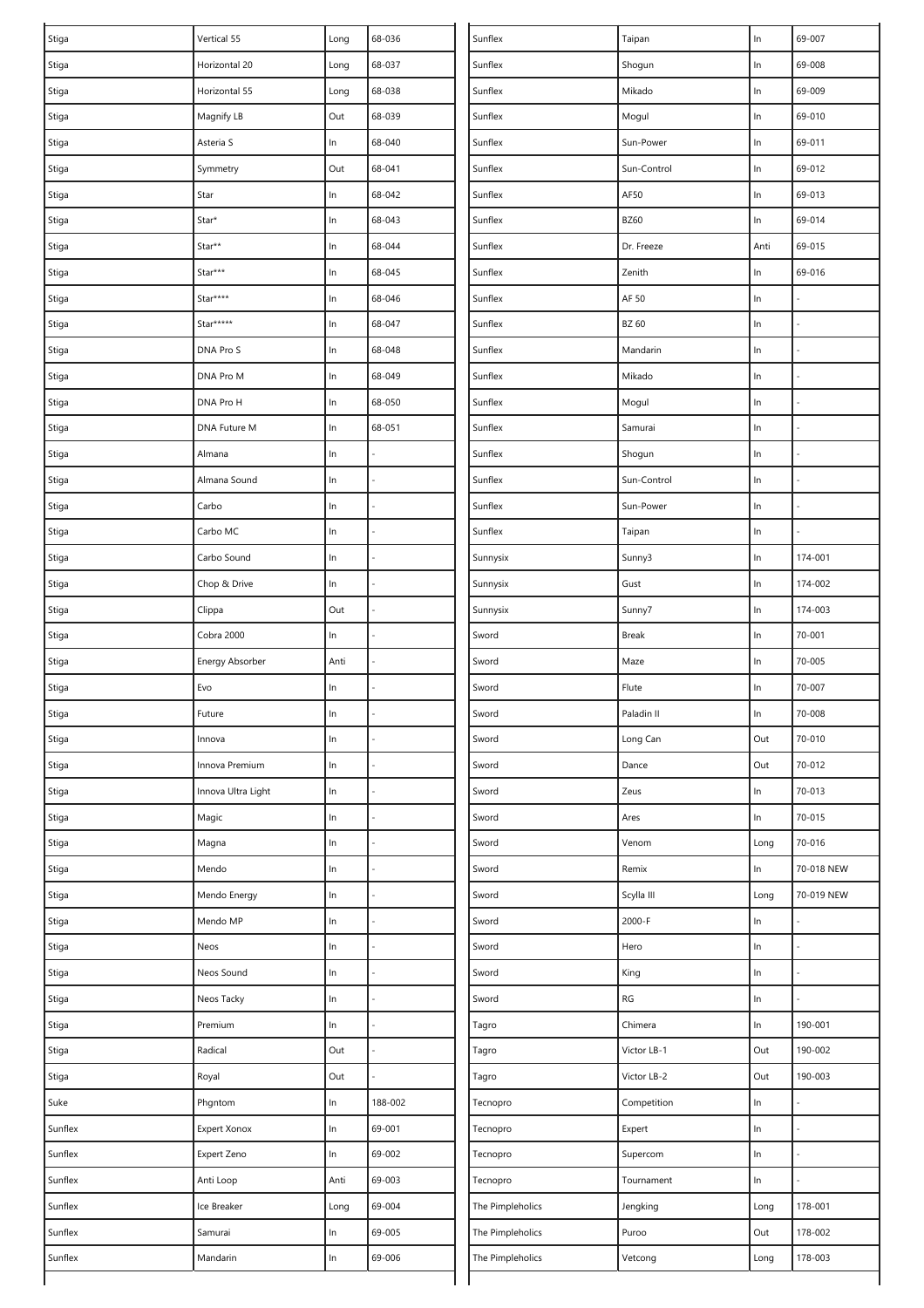| The World Connect | Speed Star             | In    | 151-002 | Tibhar     | Dang                  | $\ln$ |         |
|-------------------|------------------------|-------|---------|------------|-----------------------|-------|---------|
| The World Connect | Spin Star              | In    | 151-003 | Tibhar     | Ellen                 | Anti  |         |
| Tibhar            | Sinus                  | $\ln$ | 74-001  | Tibhar     | Extra Long            | Long  |         |
| Tibhar            | Grass Flex             | Out   | 74-002  | Tibhar     | Grass                 | Long  |         |
| Tibhar            | Grass Ultra            | Long  | 74-003  | Tibhar     | Grass D. TecS         | Long  |         |
| Tibhar            | Genius                 | In    | 74-005  | Tibhar     | Learn Spin            | $\ln$ |         |
| Tibhar            | Nianmor                | In    | 74-006  | Tibhar     | Legend                | ln    |         |
| Tibhar            | Aurus                  | In    | 74-007  | Tibhar     | Nimbus                | $\ln$ |         |
| Tibhar            | Grip - S               | In    | 74-008  | Tibhar     | Norm                  | In    |         |
| Tibhar            | Genius +               | $\ln$ | 74-009  | Tibhar     | Phantom               | $\ln$ |         |
| Tibhar            | Mythik                 | Long  | 74-010  | Tibhar     | Rapid                 | $\ln$ |         |
| Tibhar            | Evolution FX - P       | $\ln$ | 74-012  | Tibhar     | Rapid D. TecS         | ln    |         |
| Tibhar            | Evolution MX - P       | $\ln$ | 74-013  | Tibhar     | Rapid Soft            | $\ln$ |         |
| Tibhar            | Grip - S Europe        | $\ln$ | 74-014  | Tibhar     | Serie 2000            | $\ln$ |         |
| Tibhar            | 1Q                     | In    | 74-015  | Tibhar     | Speedy Soft           | Out   |         |
| Tibhar            | 5Q                     | In    | 74-016  | Tibhar     | Speedy Soft D. TecS   | Out   |         |
| Tibhar            | Evolution EL-P         | $\ln$ | 74-017  | Tibhar     | Speedy Spin           | $\ln$ |         |
| Tibhar            | Evolution MX-S         | $\ln$ | 74-018  | Tibhar     | Speedy Spin Premium   | In    |         |
| Tibhar            | $5Q +$                 | $\ln$ | 74-019  | Tibhar     | Super Defense 40      | In    |         |
| Tibhar            | Volcano +              | $\ln$ | 74-020  | Tibhar     | Vari Spin             | In    |         |
| Tibhar            | Quantum                | In    | 74-021  | Tibhar     | Vari Spin D. TecS     | $\ln$ |         |
| Tibhar            | Nimbus                 | $\ln$ | 74-022  | Tmount     | Tcore Ace 1           | $\ln$ | 169-002 |
| Tibhar            | Hybrid K-1             | In    | 74-023  | Tmount     | Tcore Ace 2           | In    | 169-003 |
| Tibhar            | Crazy Bull             | $\ln$ | 74-024  | Tmount     | <b>Tcore Master X</b> | $\ln$ | 169-004 |
| Tibhar            | Evolution EL-S         | In    | 74-025  | Tmount     | Tcore Master V        | In    | 169-005 |
|                   |                        |       |         |            |                       |       |         |
| Tibhar            | Evolution FX-S         | In    | 74-026  | Toni Hold  | Anti Topspin New 40   | Anti  |         |
| Tibhar            | Beluga                 | In    | 74-027  | TSP        | Curl P-H              | Long  | 76-001  |
| Tibhar            | <b>Tacky Power</b>     | In    | 74-028  | <b>TSP</b> | Grandy                | $\ln$ | 76-004  |
| Tibhar            | Aurus Prime            | In    | 74-029  | <b>TSP</b> | Agrit                 | $\ln$ | 76-005  |
| Tibhar            | Aurus Select           | In    | 74-030  | TSP        | Agrit Speed           | $\ln$ | 76-006  |
| Tibhar            | Quantum X              | In    | 74-031  | TSP        | Rise                  | In    | 76-007  |
| Tibhar            | Speedy Soft XD         | Out   | 74-032  | TSP        | Rise Speed            | $\ln$ | 76-008  |
| Tibhar            | Hybrid K1 Pro          | $\ln$ | 74-033  | TSP        | Curl P-4              | Long  | 76-009  |
| Tibhar            | Hybrid K2              | $\ln$ | 74-034  | TSP        | Spin Magic            | Out   | 76-010  |
| Tibhar            | Speedster              | In    | 74-035  | TSP        | Ventus Speed          | In    | 76-011  |
| Tibhar            | Space                  | $\ln$ | 74-036  | TSP        | Ventus Spin           | In    | 76-012  |
| Tibhar            | $MX-K$                 | In    | 74-037  | <b>TSP</b> | Ventus Soft           | $\ln$ | 76-013  |
| Tibhar            | Speedy Soft D. TecS XD | Out   | 74-038  | TSP        | Regalis Red           | $\ln$ | 76-014  |
| Tibhar            | Quantum X Pro          | In    | 74-039  | TSP        | Regalis Blue          | $\ln$ | 76-015  |
| Tibhar            | Hybrid K1 J            | $\ln$ | 74-040  | TSP        | Spectol Red           | Out   | 76-016  |
| Tibhar            | Game                   | In    | 74-041  | TSP        | Spectol Blue          | Out   | 76-017  |
| Tibhar            | Evolution MX-D         | In    | 74-042  | TSP        | Spinpips Red          | Out   | 76-018  |
| Tibhar            | Infinity MX-P          | In    | 74-043  | TSP        | Spinpips Blue         | Out   | 76-019  |
| Tibhar            | Infinity MX-S          | $\ln$ | 74-044  | <b>TSP</b> | Gambit                | $\ln$ | 76-020  |
| Tibhar            | Lightning              | $\ln$ | 74-045  | TSP        | Ventus Basic          | In    | 76-021  |
| Tibhar            | Lava                   | In    | 74-046  | TSP        | Super Ventus          | $\ln$ | 76-022  |
| Tibhar            | Hybrid K3              | $\ln$ | 74-047  | TSP        | 730                   | In    |         |
| Tibhar            | Play                   | In    | 74-048  | <b>TSP</b> | Curl P-1 R            | Long  |         |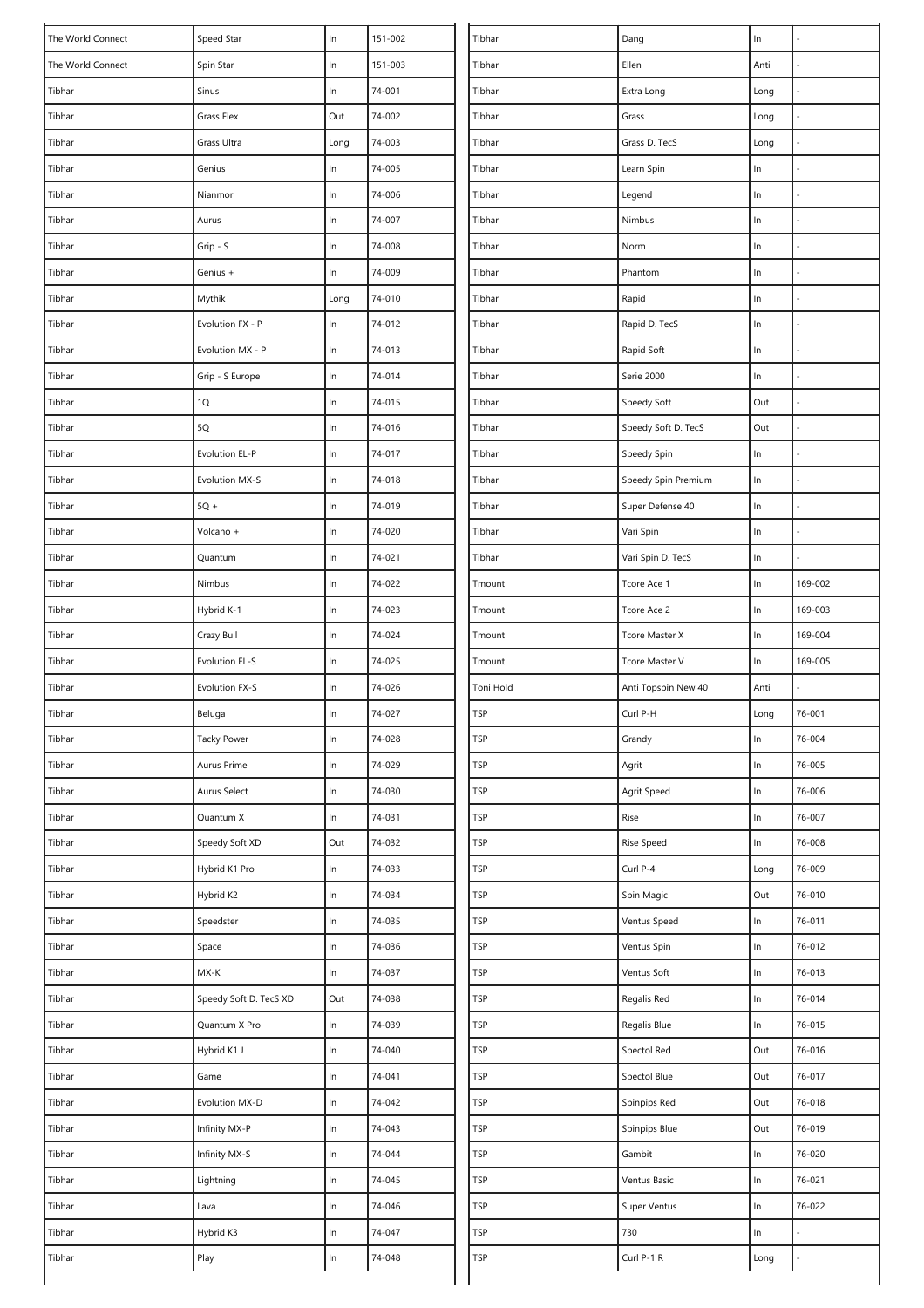| TSP        | Curl P-2              | Out   |         | Victas  | $V > 15$ Limber            | $\ln$ | 117-012     |
|------------|-----------------------|-------|---------|---------|----------------------------|-------|-------------|
| <b>TSP</b> | Curl P-3              | Long  |         | Victas  | $V > 15$ Stiff             | $\ln$ | 117-013     |
| <b>TSP</b> | Curl P-3a R           | Long  |         | Victas  | VO > 103                   | Out   | 117-014     |
| TSP        | Giant                 | In    |         | Victas  | VJ > 07 Regular            | $\ln$ | 117-015     |
| <b>TSP</b> | L Catcher             | Out   |         | Victas  | VJ > 07 Limber             | $\ln$ | 117-016     |
| <b>TSP</b> | Milli Tall II         | Out   |         | Victas  | $VJ > 07$ Stiff            | $\ln$ | 117-017     |
| <b>TSP</b> | Spectol               | Out   |         | Victas  | VJC > 07 Sticky Extra      | In    | 117-018     |
| <b>TSP</b> | Summit                | In    |         | Victas  | V > 11                     | $\ln$ | 117-019     |
| <b>TSP</b> | Super Spinpips        | Out   |         | Victas  | V > 03                     | $\ln$ | 117-020     |
| <b>TSP</b> | Tarbit                | $\ln$ |         | Victas  | Ventus Regular             | $\ln$ | 117-024 NEW |
| <b>TSP</b> | $T - Rex$             | In    |         | Victas  | Ventus Limber              | $\ln$ | 117-025 NEW |
| <b>TSP</b> | Triple                | $\ln$ |         | Victas  | Ventus Stiff               | $\ln$ | 117-026 NEW |
| TSP        | Tyranno               | Out   |         | Victas  | Ventus Extra               | $\ln$ | 117-027 NEW |
| <b>TSP</b> | UQ                    | In    |         | Victas  | <b>TRIPLE Regular</b>      | $\ln$ | 117-028     |
| <b>TSP</b> | X's                   | $\ln$ |         | Victas  | <b>TRIPLE Extra</b>        | $\ln$ | 117-029     |
| <b>TSP</b> | $X's F-1$             | In    |         | Victas  | <b>TRIPLE Double Extra</b> | $\ln$ | 117-030     |
| Tuttle     | Beijing               | $\ln$ | 96-001  | Victas  | X's Regular                | $\ln$ | 117-031 NEW |
| Tuttle     | World No. 1           | ln    | 96-002  | Victas  | Spectol S1                 | Out   | 117-032 NEW |
| Tuttle     | LV                    | $\ln$ | 96-004  | Victas  | Spectol S2                 | Out   | 117-033 NEW |
| Tuttle     | 888                   | In    | 96-005  | Victas  | Spectol S3                 | Out   | 117-034 NEW |
| Tuttle     | Spring-3B             | $\ln$ | 96-006  | Victas  | Spinpips D1                | Out   | 117-035 NEW |
| Tuttle     | Summer-3C             | Out   | 96-007  | Victas  | Spinpips D2                | Out   | 117-036 NEW |
| Tuttle     | Autumn-3D             | Long  | 96-008  | Victas  | Spinpips D3                | Out   | 117-037 NEW |
| Tuttle     | Winter-3E             | Out   | 96-009  | Victas  | Curl P1V                   | Long  | 117-038 NEW |
| Tuttle     | Prevention Arc        | Anti  | 96-010  | Victas  | Curl P2V                   | Out   | 117-039 NEW |
| Tuttle     | A 380 Sky             | In    | 96-011  | Victas  | Curl P3V                   | Long  | 117-040 NEW |
| Tuttle     | 2013 Positive Energy  | $\ln$ | 96-012  | Victas  | Curl P3 Alpha V            | Long  | 117-041 NEW |
| Tuttle     | 2015 Good             | $\ln$ | 96-013  | Victas  | Curl P4V                   | Long  | 117-042 NEW |
| Tuttle     | 2018 VIP              | $\ln$ | 96-014  | Victas  | Curl P5V                   | Long  | 117-043 NEW |
| Tuttle     | 55A                   | ln    | 96-015  | Victas  | Giant-V                    | $\ln$ | 117-044     |
| Tuttle     | 66B                   | $\ln$ | 96-016  | Vollo   | Impulse***                 | $\ln$ | 187-001     |
| Tuttle     | South Pole            | ln    | 96-017  | Winney  | T7                         | $\ln$ | 176-001     |
| Tuttle     | North Pole            | $\ln$ | 96-018  | Winney  | N7                         | $\ln$ | 176-002     |
| Tuttle     | President G20         | In    | 96-019  | Winney  | C5                         | Long  | 176-005     |
| V 3 Tec    | Spin Attack X3        | In    | 85-001  | Winning | Mad X                      | ln    | 78-001      |
| V 3 Tec    | Fast Control S1       | In    | 85-002  | Winning | NP Long                    | Long  | 78-002      |
| V 3 Tec    | Power Drive Y5        | In    | 85-003  | Winning | NP-Grass                   | Long  | 78-003      |
| Valor      | Premier               | Out   | 123-001 | Winning | G-Wave                     | ln    | 78-004      |
| Victas     | VO > 101              | Out   | 117-001 | Winning | Friendship 729 Super TSS   | ln    |             |
| Victas     | VLB > 301             | Out   | 117-002 | Winning | King Power Komann          | $\ln$ |             |
| Victas     | VS > 401              | ln    | 117-003 | Winning | $NP - 1$                   | Out   |             |
| Victas     | VO > 102              | Out   | 117-005 | Winning | $NP - 2$                   | Out   |             |
| Victas     | V > 01                | In    | 117-006 | Winning | $NP - 6$                   | Out   |             |
| Victas     | $V > 01$ Limber       | $\ln$ | 117-007 | Winning | $NP - 8$                   | Out   |             |
| Victas     | $V > 01$ Stiff        | In    | 117-008 | Xiom    | Zeta                       | $\ln$ | 79-002      |
| Victas     | $VS > 402$ Limber     | ln    | 117-009 | Xiom    | Omega IV                   | $\ln$ | 79-003      |
| Victas     | VS > 402 Double Extra | $\ln$ | 117-010 | Xiom    | Sigma III                  | $\ln$ | 79-007      |
| Victas     | $V > 15$ Extra        | In    | 117-011 | Xiom    | Vega Europe                | $\ln$ | 79-008      |
|            |                       |       |         |         |                            |       |             |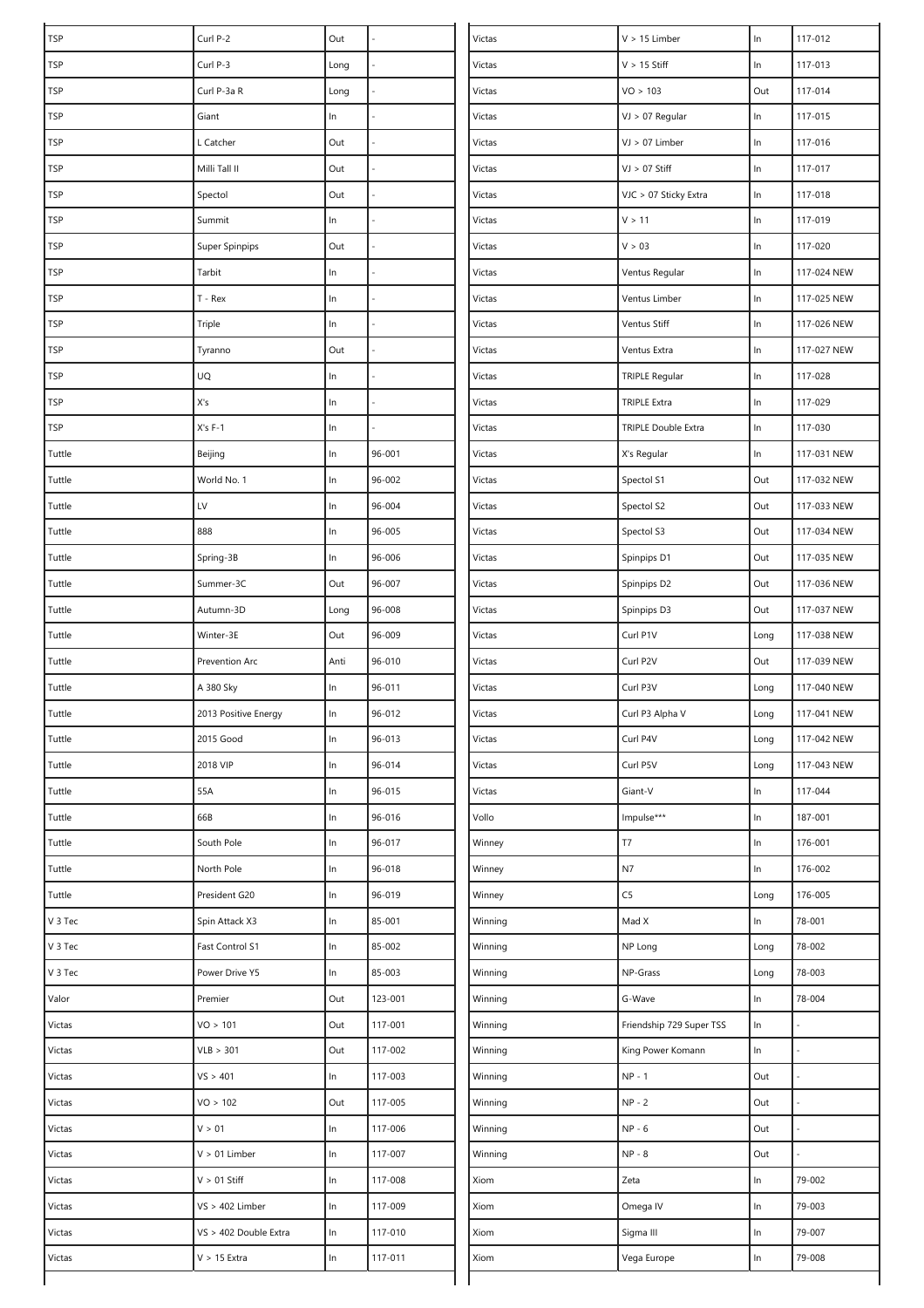| Xiom | Vega Asia             | $\ln$ | 79-009 | Xiom     | Sigma IV           | In    | 79-066     |
|------|-----------------------|-------|--------|----------|--------------------|-------|------------|
| Xiom | Zava 1                | Out   | 79-011 | Xiom     | Sigma V            | $\ln$ | 79-067     |
| Xiom | Vega Pro              | $\ln$ | 79-012 | Xiom     | Omega II           | $\ln$ |            |
| Xiom | Vega Elite            | $\ln$ | 79-013 | Xiom     | Omega III          | $\ln$ |            |
| Xiom | Tau I                 | $\ln$ | 79-014 | Xiom     | Yanus - DF         | $\ln$ |            |
| Xiom | Tau II                | $\ln$ | 79-015 | Xushaofa | 999 LSZ            | $\ln$ | 81-001     |
| Xiom | Omega IV Pro          | In    | 79-017 | Xushaofa | 999 ZCD            | $\ln$ | 81-002     |
| Xiom | Omega IV Asia         | $\ln$ | 79-018 | Yaping   | 139                | $\ln$ |            |
| Xiom | Omega IV Europe       | $\ln$ | 79-019 | Yasaka   | Pryde 30           | $\ln$ | 83-002     |
| Xiom | Omega IV Elite        | $\ln$ | 79-020 | Yasaka   | Xtend LB           | Out   | 83-003     |
| Xiom | Vega China VH         | In    | 79-023 | Yasaka   | Rakza 7            | $\ln$ | 83-007     |
| Xiom | Vega China VM         | $\ln$ | 79-024 | Yasaka   | Rakza 9            | $\ln$ | 83-008     |
| Xiom | Zava II               | Out   | 79-025 | Yasaka   | Rakza 7 Soft       | $\ln$ | 83-009     |
| Xiom | Omega II              | ln    | 79-028 | Yasaka   | Mark V HPS         | $\ln$ | 83-011     |
| Xiom | Omega III             | $\ln$ | 79-029 | Yasaka   | Mark V HPS Soft    | $\ln$ | 83-012     |
| Xiom | Sigma II Europe       | In    | 79-030 | Yasaka   | Rakza PO           | Out   | 83-013     |
| Xiom | Musa I                | $\ln$ | 79-031 | Yasaka   | Xtend SD           | $\ln$ | 83-016     |
| Xiom | Musa II               | $\ln$ | 79-032 | Yasaka   | Spinate            | Out   | 83-017     |
| Xiom | Vega Japan            | $\ln$ | 79-033 | Yasaka   | RakzaX             | $\ln$ | 83-018     |
| Xiom | Sigma II Pro          | $\ln$ | 79-034 | Yasaka   | RakzaX Soft        | $\ln$ | 83-019     |
| Xiom | Omega V Tour          | In    | 79-035 | Yasaka   | Rising Dragon      | $\ln$ | 83-020     |
| Xiom | Omega V Pro           | $\ln$ | 79-036 | Yasaka   | Elfrark            | Out   | 83-022     |
| Xiom | Vega SPO              | Out   | 79-037 | Yasaka   | Elfrark OX         | Out   | 83-023     |
| Xiom | MUV° Prospin          | $\ln$ | 79-038 | Yasaka   | Shining Dragon     | $\ln$ | 83-024     |
| Xiom | MUV° Eurospin         | In    | 79-039 | Yasaka   | Valmo              | $\ln$ | 83-025     |
| Xiom | MUV° Hyspin           | $\ln$ | 79-040 | Yasaka   | Rigan              | $\ln$ | 83-026     |
| Xiom | MUV° Vspin            | ln    | 79-041 | Yasaka   | Xtend GP           | ln    | 83-027     |
| Xiom | Omega V Asia          | ln    | 79-042 | Yasaka   | Rigan Spin         | $\ln$ | 83-028     |
| Xiom | Omega V Europe        | $\ln$ | 79-043 | Yasaka   | Thunder Dragon     | $\ln$ | 83-029     |
| Xiom | Musa III              | In    | 79-045 | Yasaka   | Hovering Dragon    | $\ln$ | 83-030     |
| Xiom | Vega LPO              | Long  | 79-046 | Yasaka   | Psych Dragon       | $\ln$ | 83-031     |
| Xiom | Vega DEF              | ln    | 79-047 | Yasaka   | <b>Bold Dragon</b> | $\ln$ | 83-032     |
| Xiom | Omega IIx             | $\ln$ | 79-048 | Yasaka   | Rakza Z            | $\ln$ | 83-033     |
| Xiom | Musa III China        | $\ln$ | 79-049 | Yasaka   | Crestar            | $\ln$ | 83-034 NEW |
| Xiom | Vega Europe DF        | In    | 79-050 | Yasaka   | Trick Anti         | Anti  | 83-035 NEW |
| Xiom | Vega Asia DF          | $\ln$ | 79-051 | Yasaka   | Anti Power         | Anti  |            |
| Xiom | Omega V Elite         | ln    | 79-054 | Yasaka   | $A-1-2A-1$         | Out   |            |
| Xiom | Vega Intro            | $\ln$ | 79-055 | Yasaka   | $A-1-2A-2$         | Out   |            |
| Xiom | Omega VII Pro         | In    | 79-056 | Yasaka   | Cobalt a           | Out   |            |
| Xiom | Omega VII Europe      | $\ln$ | 79-057 | Yasaka   | Cobalt X1          | Out   |            |
| Xiom | Omega VII Asia        | $\ln$ | 79-058 | Yasaka   | Cobalt X2          | Out   |            |
| Xiom | Omega VII Tour        | In    | 79-059 | Yasaka   | Mark V             | ln    |            |
| Xiom | Vega Tour             | In    | 79-060 | Yasaka   | Mark V AD          | $\ln$ |            |
| Xiom | Oza                   | $\ln$ | 79-061 | Yasaka   | Mark V GPS         | $\ln$ |            |
| Xiom | Omega VII Hyper       | $\ln$ | 79-062 | Yasaka   | Mark V M2          | $\ln$ |            |
| Xiom | Vega X                | In    | 79-063 | Yasaka   | Mark V XS          | $\ln$ |            |
| Xiom | Omega VII China Guang | $\ln$ | 79-064 | Yasaka   | Original Soft      | ln    |            |
| Xiom | Omega VII China Ying  | $\ln$ | 79-065 | Yasaka   | Original           | Out   |            |
|      |                       |       |        |          |                    |       |            |